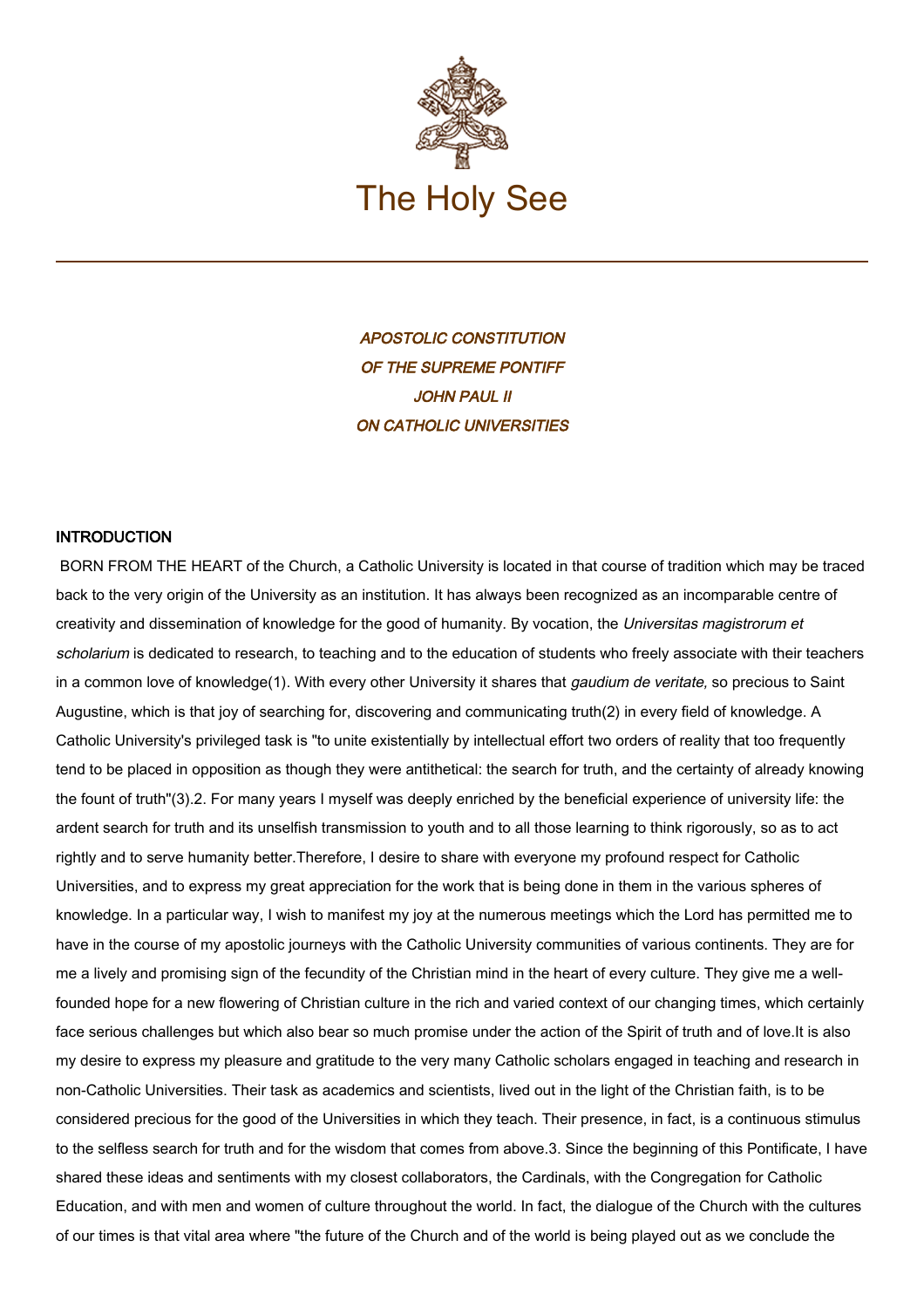twentieth century"(4). There is only one cultre: that of man, by man and for man(5). And thanks to her Catholic Universities and their humanistic and scientific inheritance, the Church, expert in humanity, as my predecessor, Paul VI, expressed it at the United Nations(6), explores the mysteries of humanity and of the world, clarifying them in the light of Revelation.4. It is the honour and responsibility of a Catholic University to consecrate itself without reserve to the cause of truth. This is its way of serving at one and the same time both the dignity of man and the good of the Church, which has "an intimate conviction that truth is (its) real ally ... and that knowledge and reason are sure ministers to faith"(7). Without in any way neglecting the acquisition of useful knowledge, a Catholic University is distinguished by its free search for the whole truth about nature, man and God. The present age is in urgent need of this kind of disinterested service, namely of proclaiming the meaning of truth, that fundamental value without which freedom, justice and human dignity are extinguished. By means of a kind of universal humanism a Catholic University is completely dedicated to the research of all aspects of truth in their essential connection with the supreme Truth, who is God. It does this without fear but rather with enthusiasm, dedicating itself to every path of knowledge, aware of being preceded by him who is "the Way, the Truth, and the Life"(8), the Logos, whose Spirit of intelligence and love enables the human person with his or her own intelligence to find the ultimate reality of which he is the source and end and who alone is capable of giving fully that Wisdom without which the future of the world would be in danger.5. It is in the context of the impartial search for truth that the relationship between faith and reason is brought to light and meaning. The invitation of Saint Augustine, "Intellege ut credas; crede ut intellegas"(9), is relevant to Catholic Universities that are called to explore courageously the riches of Revelation and of nature so that the united endeavour of intelligence and faith will enable people to come to the full measure of their humanity, created in the image and likeness of God, renewed even more marvellously, after sin, in Christ, and called to shine forth in the light of the Spirit.6. Through the encounter which it establishes between the unfathomable richness of the salvific message of the Gospel and the variety and immensity of the fields of knowledge in which that richness is incarnated by it, a Catholic University enables the Church to institute an incomparably fertile dialogue with people of every culture. Man's life is given dignity by culture, and, while he finds his fullness in Christ, there can be no doubt that the Gospel which reaches and renews him in every dimension is also fruitful for the culture in which he lives.7. In the world today, characterized by such rapid developments in science and technology, the tasks of a Catholic University assume an ever greater importance and urgency. Scientific and technological discoveries create an enormous economic and industrial growth, but they also inescapably require the correspondingly necessary search for meaning in order to guarantee that the new discoveries be used for the authentic good of individuals and of human society as a whole. If it is the responsibility of every University to search for such meaning, a Catholic University is called in a particular way to respond to this need: its Christian inspiration enables it to include the moral, spiritual and religious dimension in its research, and to evaluate the attainments of science and technology in the perspective of the totality of the human person.In this context, Catholic Universities are called to a continuous renewal, both as "Universities" and as "Catholic". For, "What is at stake is the very meaning of scientific and technological research, of social life and of culture, but, on an even more profound level, what is at stake is the very meaning of the human person"(10). Such renewal requires a clear awareness that, by its Catholic character, a University is made more capable of conducting an *impartial* search for truth, a search that is neither subordinated to nor conditioned by particular interests of any kind.8. Having already dedicated the Apostolic Constitution Sapientia Christiana to Ecclesiastical Faculties and Universities(11), I then felt obliged to propose an analogous Document for Catholic Universities as a sort of "magna carta", enriched by the long and fruitful experience of the Church in the realm of Universities and open to the promise of future achievements that will require courageous creativity and rigorous fidelity.9. The present Document is addressed especially to those who conduct Catholic Universities, to the respective academic communities, to all those who have an interest in them,

 $\mathfrak{p}$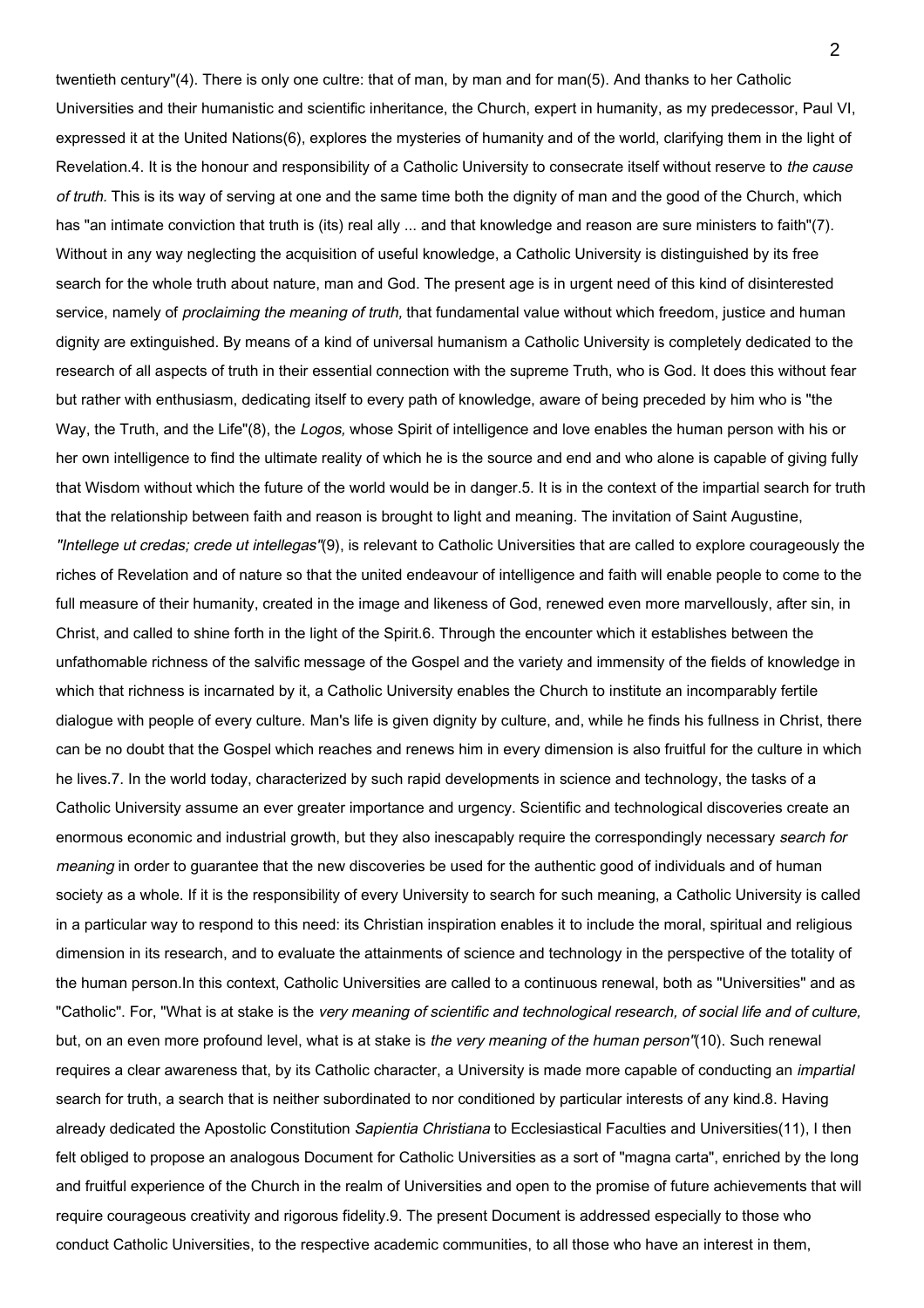particularly the Bishops, Religious Congregations and ecclesial Institutions, and to the numerous laity who are committed to the great mission of higher education. Its purpose is that "the Christian mind may achieve, as it were, a public, persistent and universal presence in the whole enterprise of advancing higher culture and that the students of these institutions become people outstanding in learning, ready to shoulder society's heavier burdens and to witness the faith to the world"(12).10. In addition to Catholic Universities, I also turn to the many Catholic Institutions of higher education. According to their nature and proper objectives, they share some or all of the characteristics of a University and they offer their own contribution to the Church and to society, whether through research, education or professional training. While this Document specifically concerns Catholic Universities, it is also meant to include all Catholic Institutions of higher education engaged in instilling the Gospel message of Christ in souls and cultures.Therefore, it is with great trust and hope that I invite all Catholic Universities to pursue their irreplaceable task. Their mission appears increasingly necessary for the encounter of the Church with the development of the sciences and with the cultures of our age.Together with all my brother Bishops who share pastoral responsibility with me, I would like to manifest my deep conviction that a Catholic University is without any doubt one of the best instruments that the Church offers to our age which is searching for certainty and wisdom. Having the mission of bringing the Good News to everyone, the Church should never fail to interest herself in this Institution. By research and teaching, Catholic Universities assist the Church in the manner most appropriate to modern times to find cultural treasures both old and new, "nova et vetera", according to the words of Jesus(13).11. Finally, I turn to the whole Church, convinced that Catholic Universities are essential to her growth and to the development of Christian culture and human progress. For this reason, the entire ecclesial Community is invited to give its support to Catholic Institutions of higher education and to assist them in their process of development and renewal. It is invited in a special way to guard the rights and freedom of these Institutions in civil society, and to offer them economic aid, especially in those countries where they have more urgent need of it, and to furnish assistance in founding new Catholic Universities wherever this might be necessary.My hope is that these prescriptions, based on the teaching of Vatican Council II and the directives of the Code of Canon Law, will enable Catholic Universities and other Institutes of higher studies to fulfil their indispensable mission in the new advent of grace that is opening up to the new Millennium.

#### PART I

#### IDENTITY AND MISSION

### A. THE IDENTITY OF A CATHOLIC UNIVERSITY

#### 1. Nature and Objectives

12. Every Catholic University, as a university, is an academic community which, in a rigorous and critical fashion, assists in the protection and advancement of human dignity and of a cultural heritage through research, teaching and various services offered to the local, national and international communities(14). It possesses that institutional autonomy necessary to perform its functions effectively and guarantees its members academic freedom, so long as the rights of the individual person and of the community are preserved within the confines of the truth and the common good(15).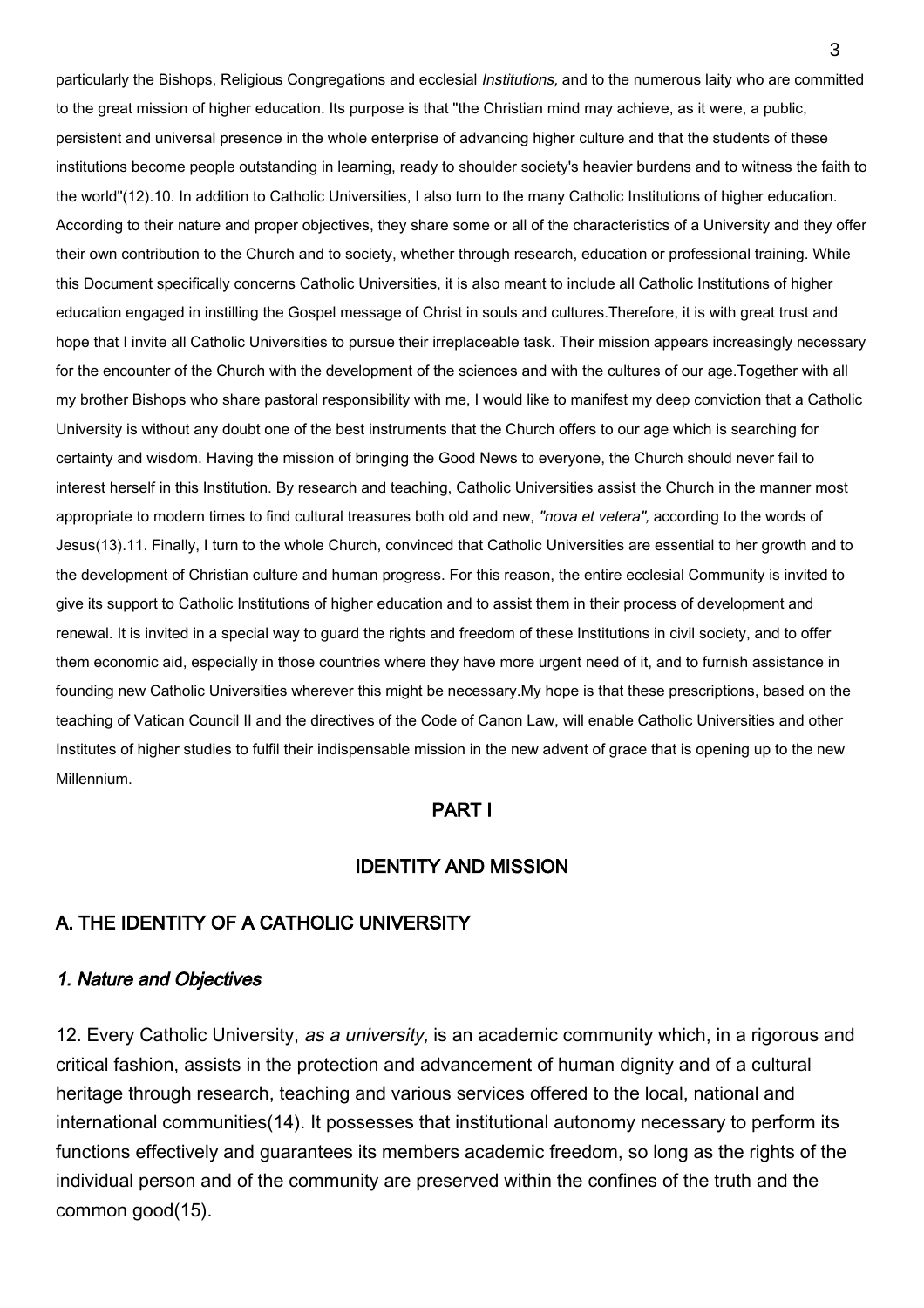13. Since the objective of a Catholic University is to assure in an institutional manner a Christian presence in the university world confronting the great problems of society and culture(16), every Catholic University, as Catholic, must have the following essential characteristics:

"1. a Christian inspiration not only of individuals but of the university community as such;

2. a continuing reflection in the light of the Catholic faith upon the growing treasury of human knowledge, to which it seeks to contribute by its own research;

3. fidelity to the Christian message as it comes to us through the Church;

4. an institutional commitment to the service of the people of God and of the human family in their pilgrimage to the transcendent goal which gives meaning to life"(17).

14. "In the light of these four characteristics, it is evident that besides the teaching, research and services common to all Universities, a Catholic University, by *institutional commitment*, brings to its task the inspiration and light of the Christian message. In a Catholic University, therefore, Catholic ideals, attitudes and principles penetrate and inform university activities in accordance with the proper nature and autonomy of these activities. In a word, being both a University and Catholic, it must be both a community of scholars representing various branches of human knowledge, and an academic institution in which Catholicism is vitally present and operative"(18).

15. A Catholic University, therefore, is a place of research, where scholars *scrutinize reality* with the methods proper to each academic discipline, and so contribute to the treasury of human knowledge. Each individual discipline is studied in a systematic manner; moreover, the various disciplines are brought into dialogue for their mutual enhancement.

In addition to assisting men and women in their continuing quest for the truth, this research provides an effective witness, especially necessary today, to the Church's belief in the intrinsic value of knowledge and research.

In a Catholic University, research necessarily includes (a) the search for an *integration of* knowledge, (b) a dialogue between faith and reason, (c) an ethical concern, and (d) a theological perspective.

16. Integration of knowledge is a process, one which will always remain incomplete; moreover, the explosion of knowledge in recent decades, together with the rigid compartmentalization of knowledge within individual academic disciplines, makes the task increasingly difficult. But a University, and especially a Catholic University, "has to be a 'living union' of individual organisms dedicated to the search for truth ... It is necessary to work towards a higher synthesis of knowledge, in which alone lies the possibility of satisfying that thirst for truth which is profoundly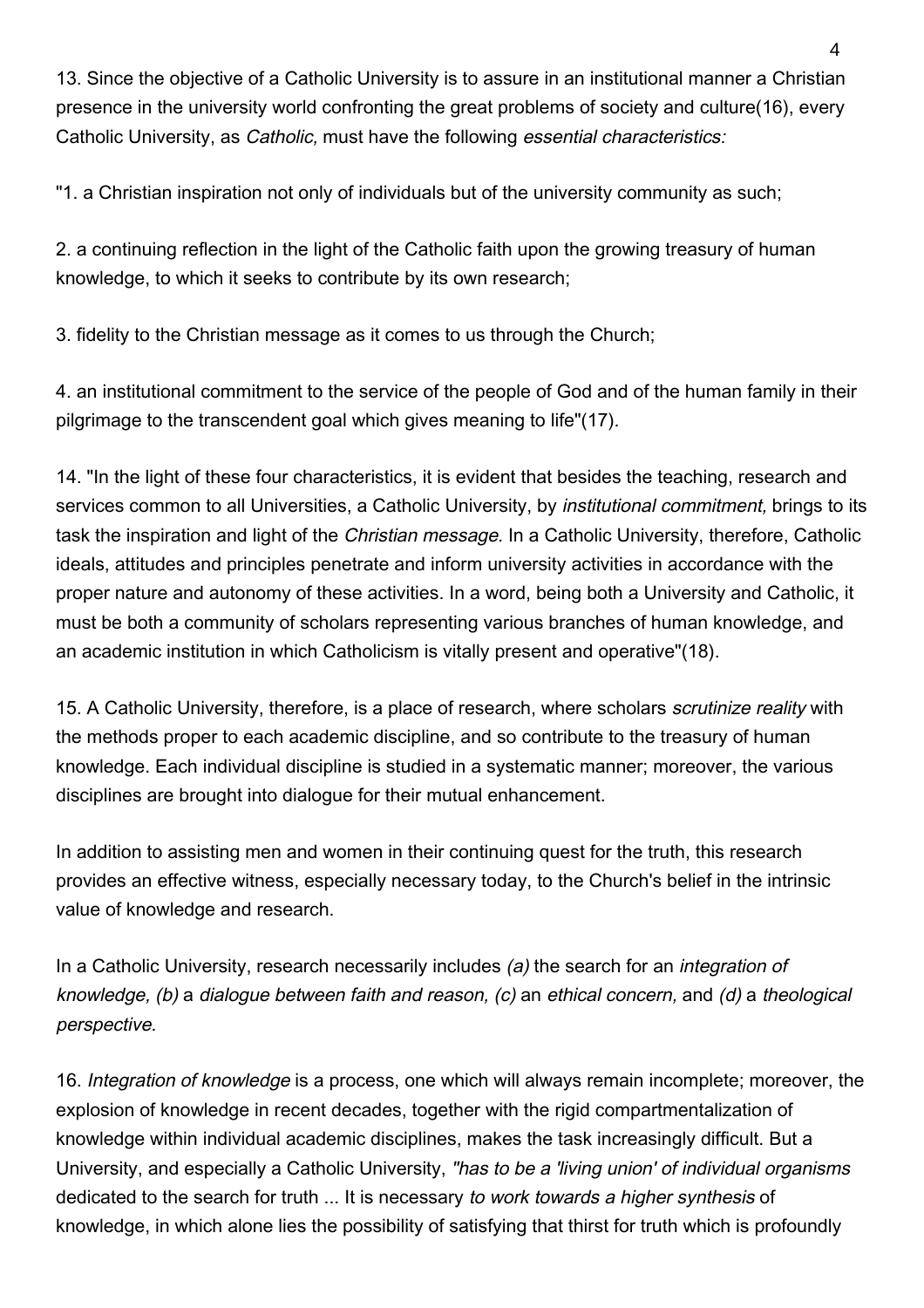inscribed on the heart of the human person"(19). Aided by the specific contributions of philosophy and theology, university scholars will be engaged in a constant effort to determine the relative place and meaning of each of the various disciplines within the context of a vision of the human person and the world that is enlightened by the Gospel, and therefore by a faith in Christ, the Logos, as the centre of creation and of human history.

17. In promoting this integration of knowledge, a specific part of a Catholic University's task is to promote dialogue between faith and reason, so that it can be seen more profoundly how faith and reason bear harmonious witness to the unity of all truth. While each academic discipline retains its own integrity and has its own methods, this dialogue demonstrates that "methodical research within every branch of learning, when carried out in a truly scientific manner and in accord with moral norms, can never truly conflict with faith. For the things of the earth and the concerns of faith derive from the same God"(20). A vital interaction of two distinct levels of coming to know the one truth leads to a greater love for truth itself, and contributes to a more comprehensive understanding of the meaning of human life and of the purpose of God's creation.

18. Because knowledge is meant to serve the human person, research in a Catholic University is always carried out with a concern for the ethical and moral implications both of its methods and of its discoveries. This concern, while it must be present in all research, is particularly important in the areas of science and technology. "It is essential that we be convinced of the priority of the ethical over the technical, of the primacy of the person over things, of the superiority of the spirit over matter. The cause of the human person will only be served if knowledge is joined to conscience. Men and women of science will truly aid humanity only if they preserve 'the sense of the transcendence of the human person over the world and of God over the human person"(21).

19. Theology plays a particularly important role in the search for a synthesis of knowledge as well as in the dialogue between faith and reason. It serves all other disciplines in their search for meaning, not only by helping them to investigate how their discoveries will affect individuals and society but also by bringing a perspective and an orientation not contained within their own methodologies. In turn, interaction with these other disciplines and their discoveries enriches theology, offering it a better understanding of the world today, and making theological research more relevant to current needs. Because of its specific importance among the academic disciplines, every Catholic University should have a faculty, or at least a chair, of theology(22).

20. Given the close connection between research and teaching, the research qualities indicated above will have their influence on all teaching. While each discipline is taught systematically and according to its own methods, interdisciplinary studies, assisted by a careful and thorough study of philosophy and theology, enable students to acquire an organic vision of reality and to develop a continuing desire for intellectual progress. In the communication of knowledge, emphasis is then placed on how human reason in its reflection opens to increasingly broader questions, and how the complete answer to them can only come from above through faith. Furthermore, the *moral*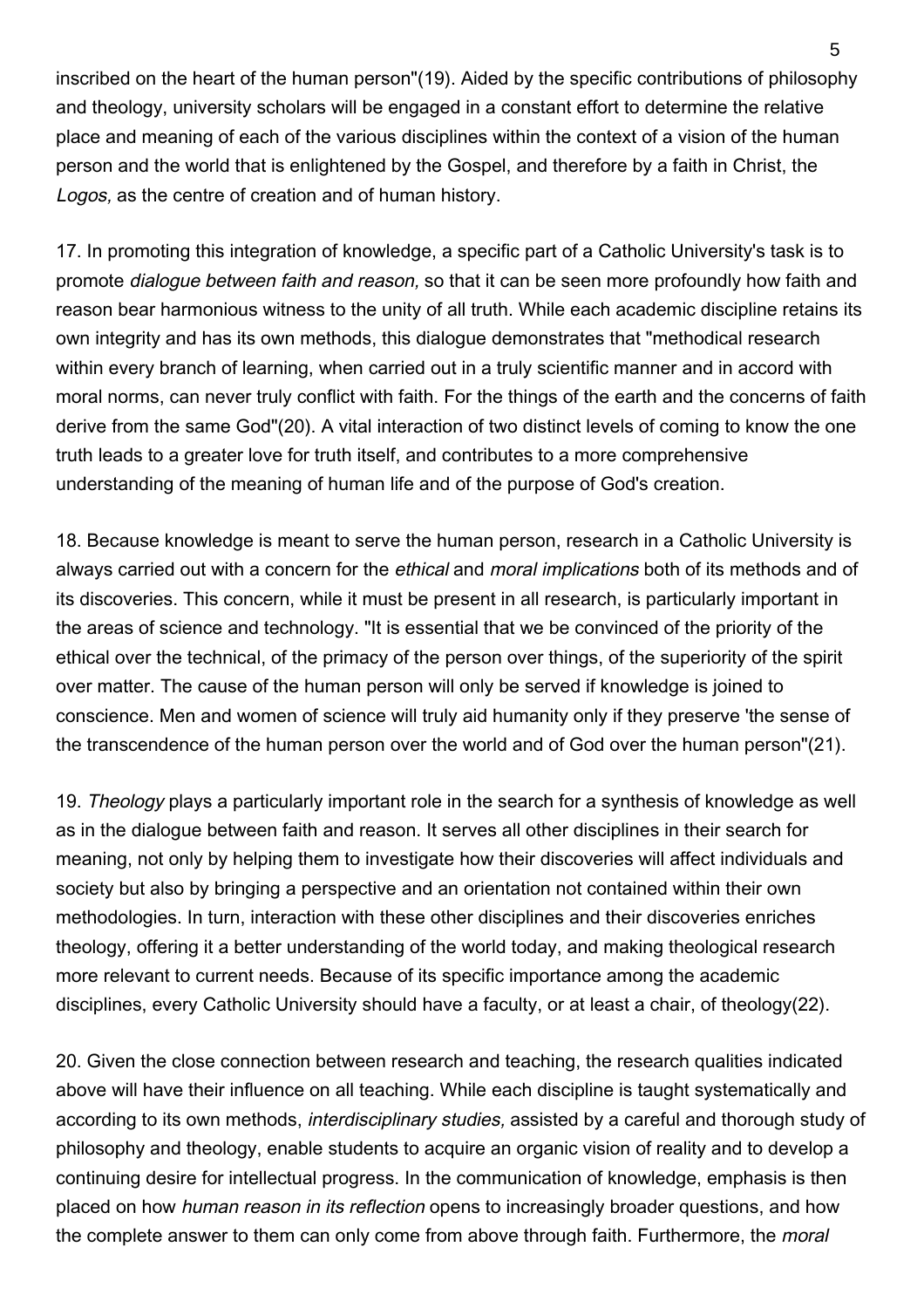implications that are present in each discipline are examined as an integral part of the teaching of that discipline so that the entire educative process be directed towards the whole development of the person. Finally, Catholic theology, taught in a manner faithful to Scripture, Tradition, and the Church's Magisterium, provides an awareness of the Gospel principles which will enrich the meaning of human life and give it a new dignity.

Through research and teaching the students are educated in the various disciplines so as to become truly competent in the specific sectors in which they will devote themselves to the service of society and of the Church, but at the same time prepared to give the witness of their faith to the world.

## 2. The University Community

21. A Catholic University pursues its objectives through its formation of an authentic human community animated by the spirit of Christ. The source of its unity springs from a common dedication to the truth, a common vision of the dignity of the human person and, ultimately, the person and message of Christ which gives the Institution its distinctive character. As a result of this inspiration, the community is animated by a spirit of freedom and charity; it is characterized by mutual respect, sincere dialogue, and protection of the rights of individuals. It assists each of its members to achieve wholeness as human persons; in turn, everyone in the community helps in promoting unity, and each one, according to his or her role and capacity, contributes towards decisions which affect the community, and also towards maintaining and strengthening the distinctive Catholic character of the Institution.

22. University teachers should seek to improve their competence and endeavour to set the content, objectives, methods, and results of research in an individual discipline within the framework of a coherent world vision. Christians among the teachers are called to be witnesses and educators of authentic Christian life, which evidences attained integration between faith and life, and between professional competence and Christian wisdom. All teachers are to be inspired by academic ideals and by the principles of an authentically human life.

23. Students are challenged to pursue an education that combines excellence in humanistic and cultural development with specialized professional training. Most especially, they are challenged to continue the search for truth and for meaning throughout their lives, since "the human spirit must be cultivated in such a way that there results a growth in its ability to wonder, to understand, to contemplate, to make personal judgments, and to develop a religious, moral, and social sense"(23). This enables them to acquire or, if they have already done so, to deepen a Christian way of life that is authentic. They should realize the responsibility of their professional life, the enthusiasm of being the trained 'leaders' of tomorrow, of being witnesses to Christ in whatever place they may exercise their profession.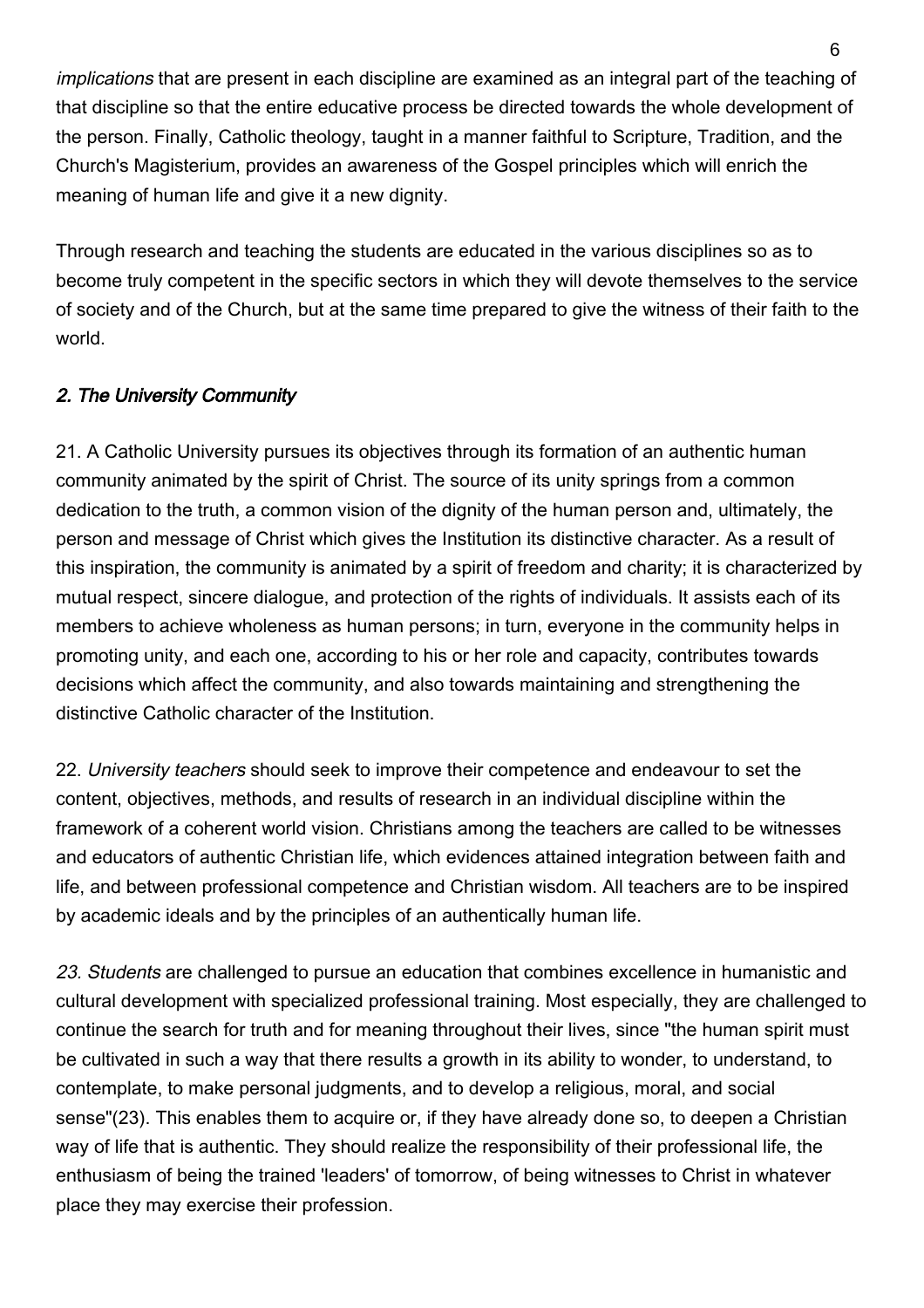24. Directors and *administrators* in a Catholic University promote the constant growth of the University and its community through a leadership of service; the dedication and witness of the non-academic staff are vital for the identity and life of the University.

25. Many Catholic Universities were founded by Religious Congregations, and continue to depend on their support; those Religious Congregations dedicated to the apostolate of higher education are urged to assist these Institutions in the renewal of their commitment, and to continue to prepare religious men and women who can positively contribute to the mission of a Catholic University.

Lay people have found in university activities a means by which they too could exercise an important apostolic role in the Church and, in most Catholic Universities today, the academic community is largely composed of laity; in increasing numbers, lay men and women are assuming important functions and responsibilities for the direction of these Institutions. These lay Catholics are responding to the Church's call "to be present, as signs of courage and intellectual creativity, in the privileged places of culture, that is, the world of education-school and university"(24). The future of Catholic Universities depends to a great extent on the competent and dedicated service of lay Catholics. The Church sees their developing presence in these institutions both as a sign of hope and as a confirmation of the irreplaceable lay vocation in the Church and in the world, confident that lay people will, in the exercise of their own distinctive role, "illumine and organize these (temporal) affairs in such a way that they always start out, develop, and continue according to Christ's mind, to the praise of the Creator and the Redeemer"(25).

26. The university community of many Catholic institutions includes members of other Churches, ecclesial communities and religions, and also those who profess no religious belief. These men and women offer their training and experience in furthering the various academic disciplines or other university tasks.

## 3. The Catholic University in the Church

27. Every Catholic University, without ceasing to be a University, has a relationship to the Church that is essential to its institutional identity. As such, it participates most directly in the life of the local Church in which it is situated; at the same time, because it is an academic institution and therefore a part of the international community of scholarship and inquiry, each institution participates in and contributes to the life and the mission of the universal Church, assuming consequently a special bond with the Holy See by reason of the service to unity which it is called to render to the whole Church. One consequence of its essential relationship to the Church is that the institutional fidelity of the University to the Christian message includes a recognition of and adherence to the teaching authority of the Church in matters of faith and morals. Catholic members of the university community are also called to a personal fidelity to the Church with all that this implies. Non-Catholic members are required to respect the Catholic character of the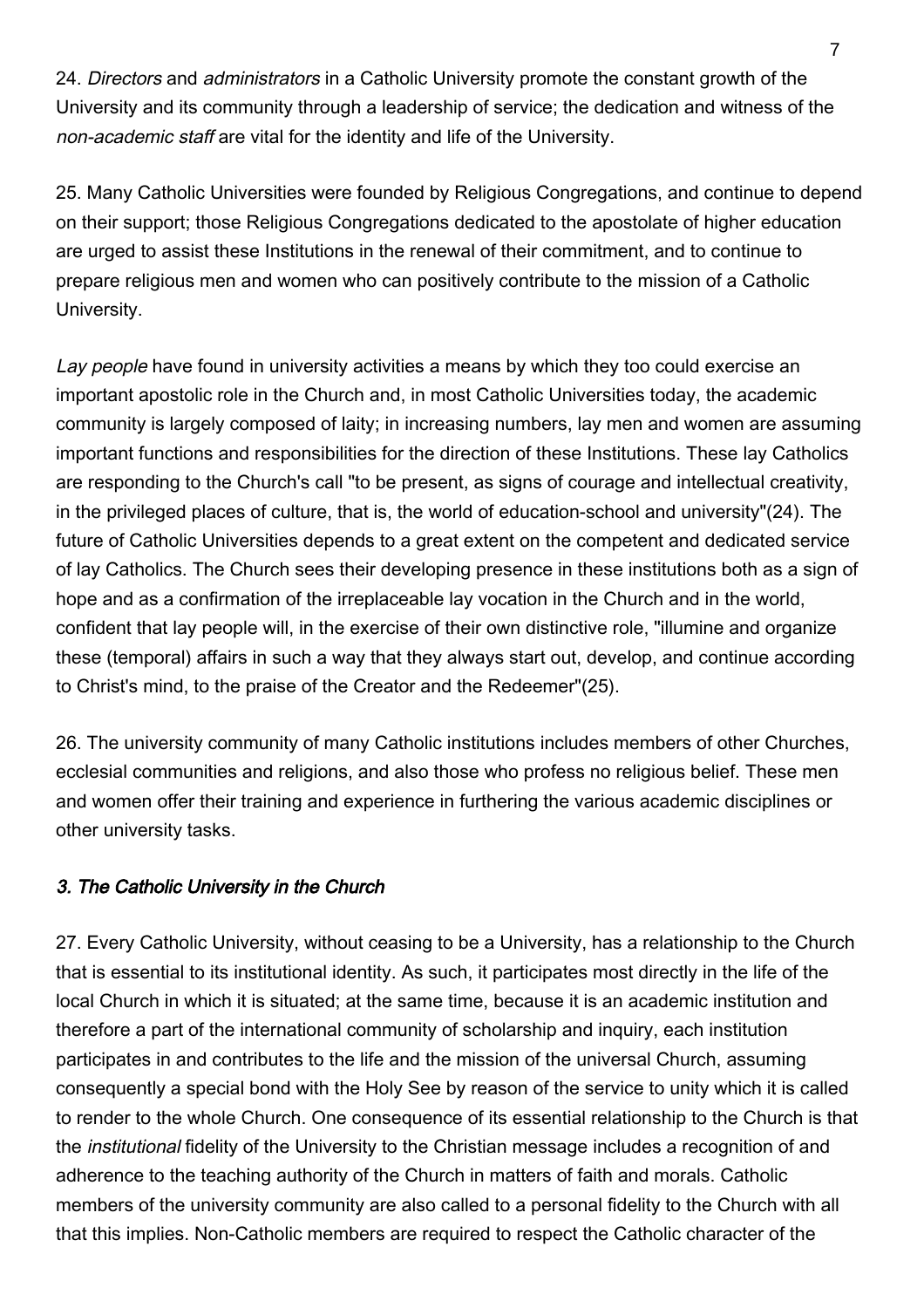University, while the University in turn respects their religious liberty(26).

28. Bishops have a particular responsibility to promote Catholic Universities, and especially to promote and assist in the preservation and strengthening of their Catholic identity, including the protection of their Catholic identity in relation to civil authorities. This will be achieved more effectively if close personal and pastoral relationships exist between University and Church authorities, characterized by mutual trust, close and consistent cooperation and continuing dialogue. Even when they do not enter directly into the internal governance of the University, Bishops "should be seen not as external agents but as participants in the life of the Catholic University"(27).

29. The Church, accepting "the legitimate autonomy of human culture and especially of the sciences", recognizes the academic freedom of scholars in each discipline in accordance with its own principles and proper methods(28), and within the confines of the truth and the common good.

Theology has its legitimate place in the University alongside other disciplines. It has proper principles and methods which define it as a branch of knowledge. Theologians enjoy this same freedom so long as they are faithful to these principles and methods.

Bishops should encourage the creative work of theologians. They serve the Church through research done in a way that respects theological method. They seek to understand better, further develop and more effectively communicate the meaning of Christian Revelation as transmitted in Scripture and Tradition and in the Church's Magisterium. They also investigate the ways in which theology can shed light on specific questions raised by contemporary culture. At the same time, since theology seeks an understanding of revealed truth whose authentic interpretation is entrusted to the Bishops of the Church(29), it is intrinsic to the principles and methods of their research and teaching in their academic discipline that theologians respect the authority of the Bishops, and assent to Catholic doctrine according to the degree of authority with which it is taught(30). Because of their interrelated roles, dialogue between Bishops and theologians is essential; this is especially true today, when the results of research are so quickly and so widely communicated through the media(31).

# B. THE MISSION OF SERVICE OF A CATHOLIC UNIVERSITY

30. The basic mission of a University is a continuous quest for truth through its research, and the preservation and communication of knowledge for the good of society. A Catholic University participates in this mission with its own specific characteristics and purposes.

## 1. Service to Church and Society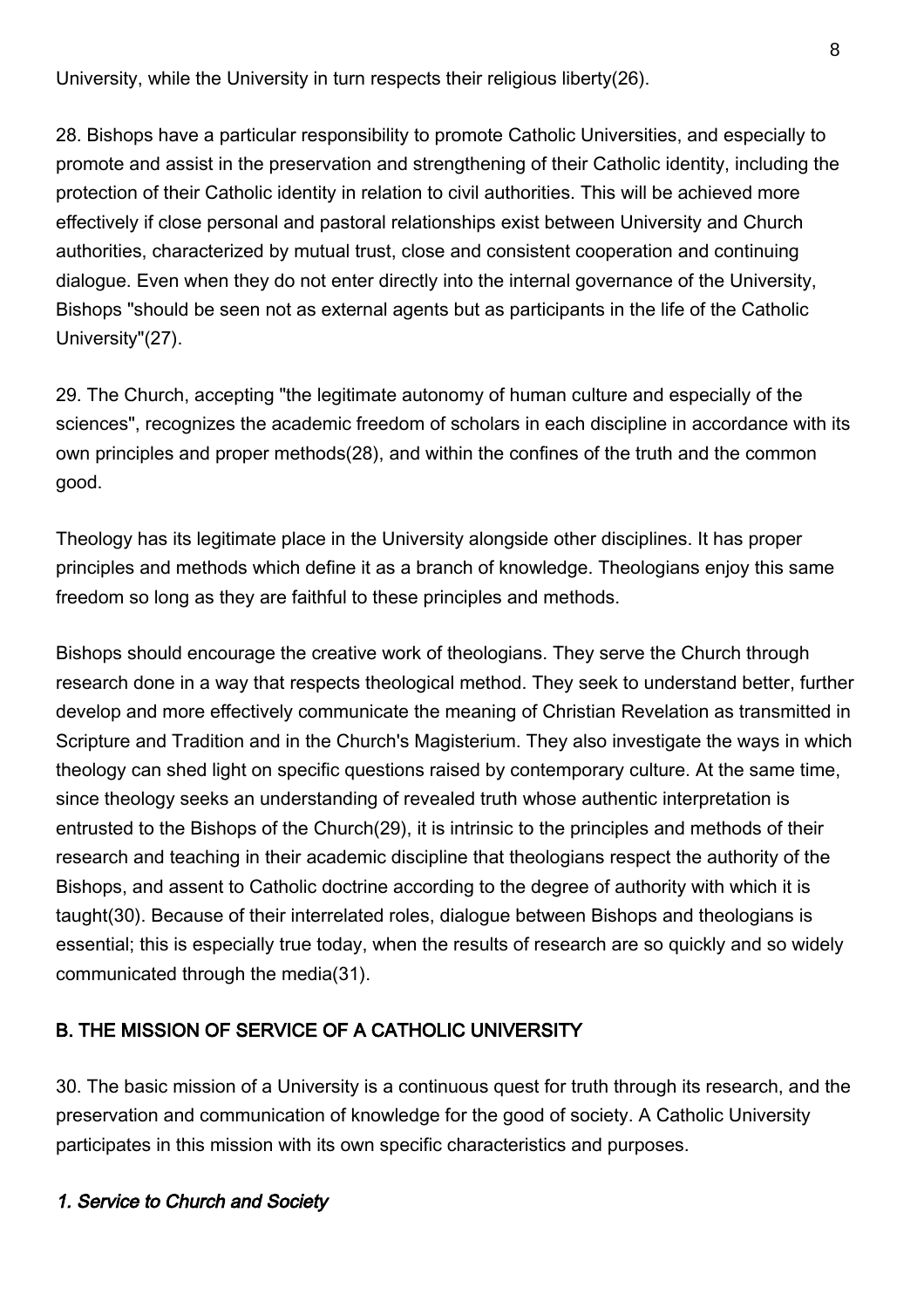31. Through teaching and research, a Catholic University offers an indispensable contribution to the Church. In fact, it prepares men and women who, inspired by Christian principles and helped to live their Christian vocation in a mature and responsible manner, will be able to assume positions of responsibility in the Church. Moreover, by offering the results of its scientific research, a Catholic University will be able to help the Church respond to the problems and needs of this age.

32. A Catholic University, as any University, is immersed in human society; as an extension of its service to the Church, and always within its proper competence, it is called on to become an ever more effective instrument of cultural progress for individuals as well as for society. Induded among its research activities, therefore, will be a study of serious contemporary problems in areas such as the dignity of human life, the promotion of justice for all, the quality of personal and family life, the protection of nature, the search for peace and political stability, a more just sharing in the world's resources, and a new economic and political order that will better serve the human community at a national and international level. University research will seek to discover the roots and causes of the serious problems of our time, paying special attention to their ethical and religious dimensions.

If need be, a Catholic University must have the courage to speak uncomfortable truths which do not please public opinion, but which are necessary to safeguard the authentic good of society.

33. A specific priority is the need to examine and evaluate the predominant values and norms of modern society and culture in a Christian perspective, and the responsibility to try to communicate to society those ethical and religious principles which give full meaning to human life. In this way a University can contribute further to the development of a true Christian anthropology, founded on the person of Christ, which will bring the dynamism of the creation and redemption to bear on reality and on the correct solution to the problems of life.

34. The Christian spirit of service to others for the *promotion of social justice* is of particular importance for each Catholic University, to be shared by its teachers and developed in its students. The Church is firmly committed to the integral growth of all men and women(32). The Gospel, interpreted in the social teachings of the Church, is an urgent call to promote "the development of those peoples who are striving to escape from hunger, misery, endemic diseases and ignorance; of those who are looking for a wider share in the benefits of civilization and a more active improvement of their human qualities; of those who are aiming purposefully at their complete fulfilment"(33). Every Catholic University feels responsible to contribute concretely to the progress of the society within which it works: for example it will be capable of searching for ways to make university education accessible to all those who are able to benefit from it, especially the poor or members of minority groups who customarily have been deprived of it. A Catholic University also has the responsibility, to the degree that it is able, to help to promote the development of the emerging nations.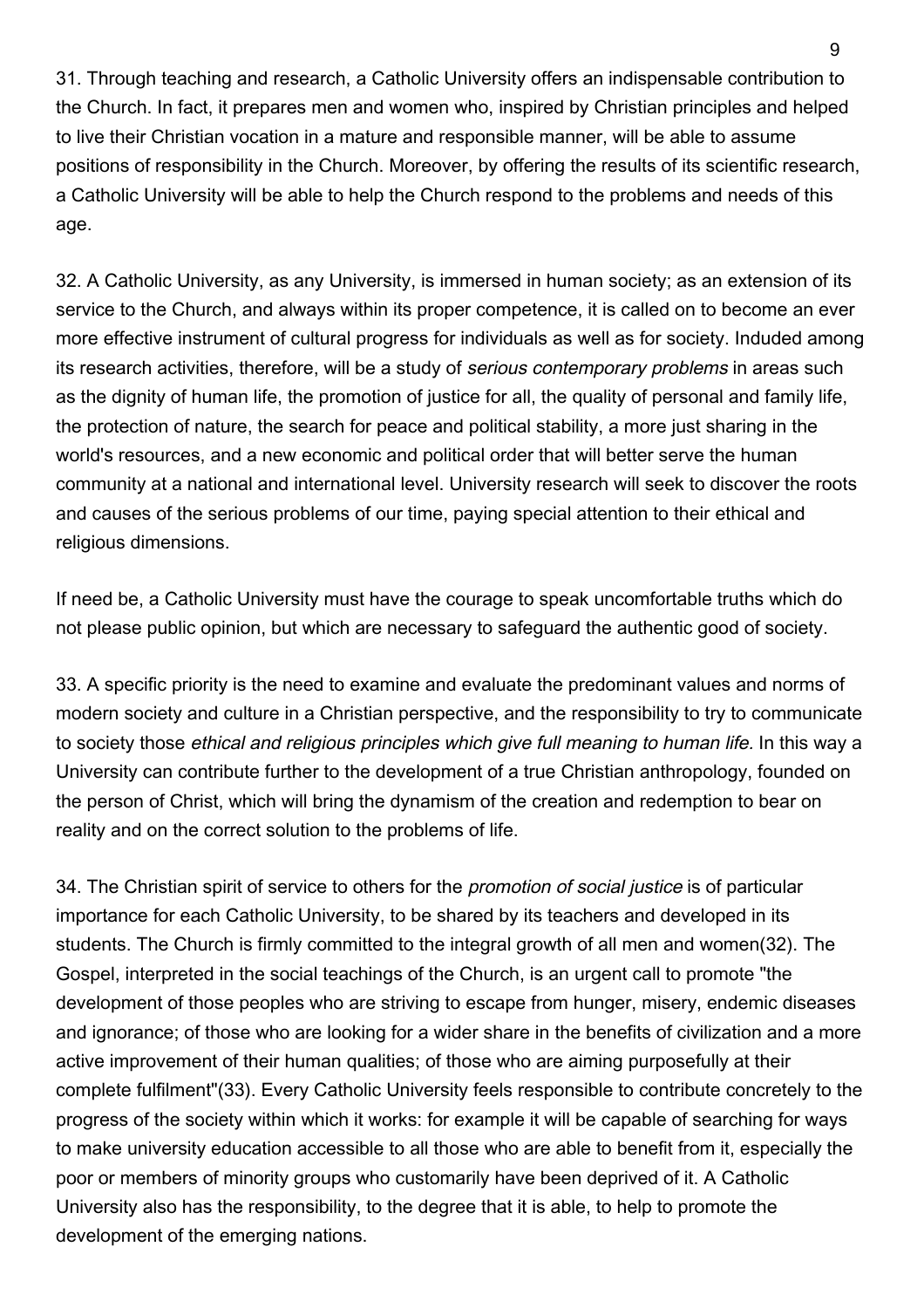35. In its attempts to resolve these complex issues that touch on so many different dimensions of human life and of society, a Catholic University will insist on cooperation among the different academic disciplines, each offering its distinct contribution in the search for solutions; moreover, since the economic and personal resources of a single Institution are limited, cooperation in common research projects among Catholic Universities, as well as with other private and governmental institutions, is imperative. In this regard, and also in what pertains to the other fields of the specific activity of a Catholic University, the role played by various national and international associations of Catholic Universities is to be emphasized. Among these associations the mission of The International Federation of Catholic Universities, founded by the Holy See(34), is particularly to be remembered. The Holy See anticipates further fruitful collaboration with this **Federation** 

36. Through programmes of *continuing education* offered to the wider community, by making its scholars available for consulting services, by taking advantage of modern means of communication, and in a variety of other ways, a Catholic University can assist in making the growing body of human knowledge and a developing understanding of the faith available to a wider public, thus expanding university services beyond its own academic community.

37. In its service to society, a Catholic University will relate especially to the academic, cultural and scientific world of the region in which it is located. Original forms of dialogue and collaboration are to be encouraged between the Catholic Universities and the other Universities of a nation on behalf of development, of understanding between cultures, and of the defence of nature in accordance with an awareness of the international ecological situation.

Catholic Universities join other private and public Institutions in serving the public interest through higher education and research; they are one among the variety of different types of institution that are necessary for the free expression of cultural diversity, and they are committed to the promotion of solidarity and its meaning in society and in the world. Therefore they have the full right to expect that civil society and public authorities will recognize and defend their institutional autonomy and academic freedom; moreover, they have the right to the financial support that is necessary for their continued existence and development.

### 2. Pastoral Ministry

38. Pastoral ministry is that activity of the University which offers the members of the university community an opportunity to integrate religious and moral principles with their academic study and non-academic activities, thus integrating faith with life. It is part of the mission of the Church within the University, and is also a constitutive element of a Catholic University itself, both in its structure and in its life. A university community concerned with promoting the Institution's Catholic character will be conscious of this pastoral dimension and sensitive to the ways in which it can have an influence on all university activities.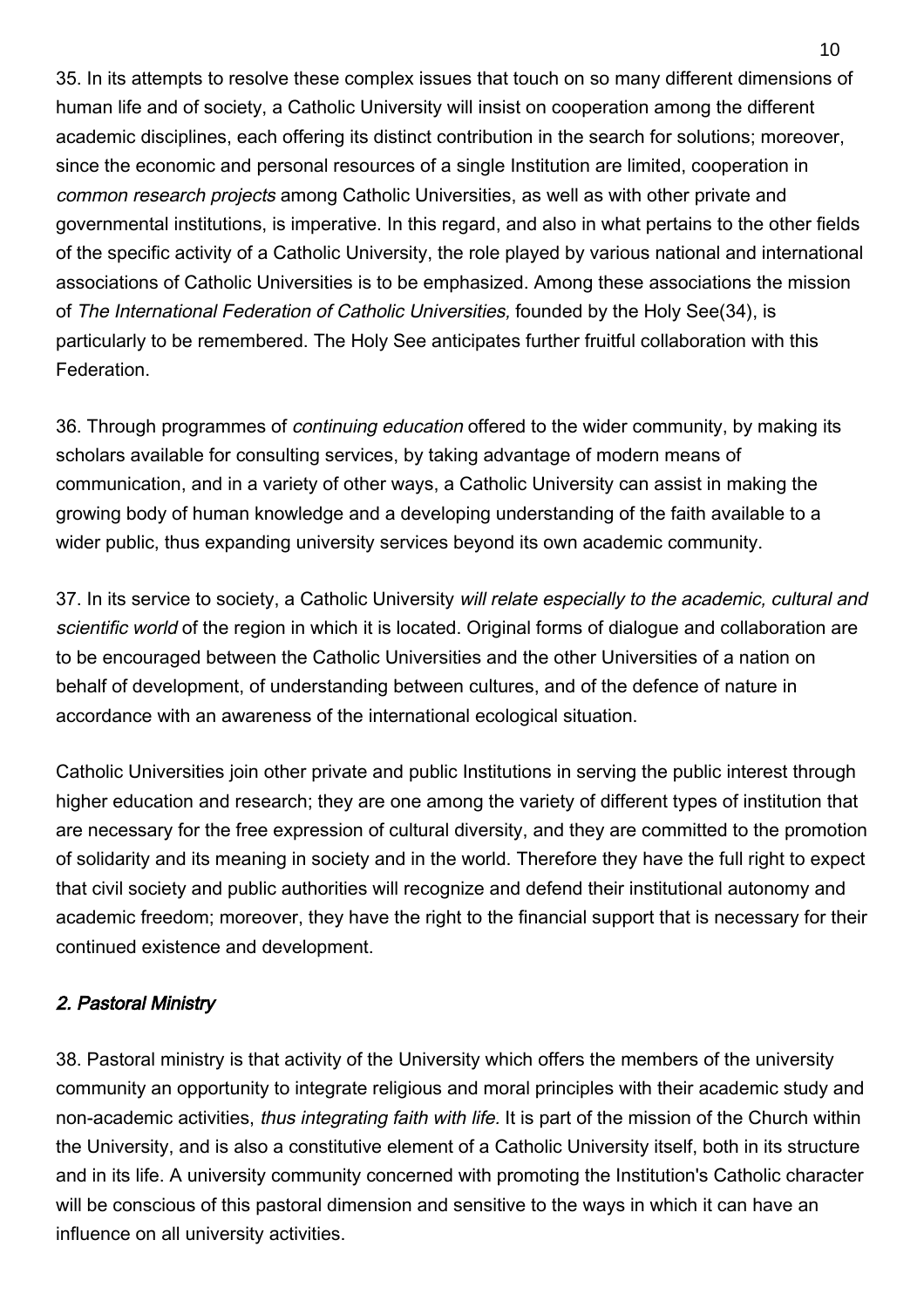39. As a natural expression of the Catholic identity of the University, the university community should give a practical demonstration of its faith in its daily activity, with important moments of reflection and of prayer. Catholic members of this community will be offered opportunities to assimilate Catholic teaching and practice into their lives and will be encouraged to participate in the celebration of the sacraments, especially the Eucharist as the most perfect act of community worship. When the academic community includes members of other Churches, ecclesial communities or religions, their initiatives for reflection and prayer in accordance with their own beliefs are to be respected.

40. Those involved in pastoral ministry will encourage teachers and students to become more aware of their responsibility towards those who are suffering physically or spiritually. Following the example of Christ, they will be particularly attentive to the poorest and to those who suffer economic, social, cultural or religious injustice. This responsibility begins within the academic community, but it also finds application beyond it.

41. Pastoral ministry is an indispensable means by which Catholic students can, in fulfilment of their baptism, be prepared for active participation in the life of the Church; it can assist in developing and nurturing the value of marriage and family life, fostering vocations to the priesthood and religious life, stimulating the Christian commitment of the laity and imbuing every activity with the spirit of the Gospel. Close cooperation between pastoral ministry in a Catholic University and the other activities within the local Church, under the guidance or with the approval of the diocesan Bishop, will contribute to their mutual growth(35).

42. Various associations or movements of spiritual and apostolic life, especially those developed specifically for students, can be of great assistance in developing the pastoral aspects of university life.

## 3. Cultural Dialogue

43. By its very nature, a University develops culture through its research, helps to transmit the local culture to each succeeding generation through its teaching, and assists cultural activities through its educational services. It is open to all human experience and is ready to dialogue with and learn from any culture. A Catholic University shares in this, offering the rich experience of the Church's own culture. In addition, a Catholic University, aware that human culture is open to Revelation and transcendence, is also a primary and privileged place for a fruitful dialogue between the Gospel and culture.

44. Through this dialogue a Catholic University assists the Church, enabling it to come to a better knowledge of diverse cultures, discern their positive and negative aspects, to receive their authentically human contributions, and to develop means by which it can make the faith better understood by the men and women of a particular culture(36). While it is true that the Gospel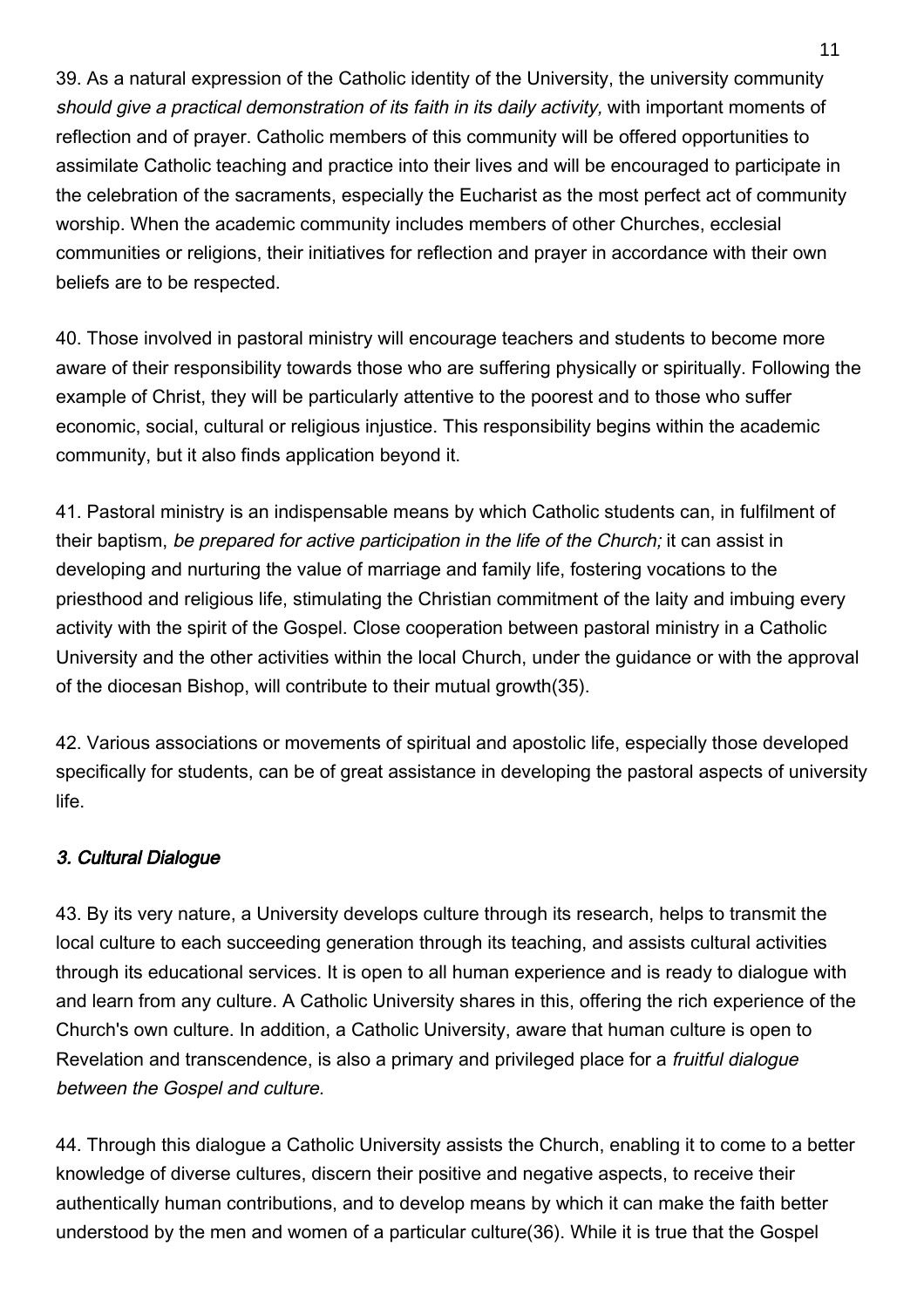cannot be identified with any particular culture and transcends all cultures, it is also true that "the Kingdom which the Gospel proclaims is lived by men and women who are profoundly linked to a culture, and the building up of the Kingdom cannot avoid borrowing the elements of human culture or cultures(37). "A faith that places itself on the margin of what is human, of what is therefore culture, would be a faith unfaithful to the fullness of what the Word of God manifests and reveals, a decapitated faith, worse still, a faith in the process of self-annihilation"(38).

45. A Catholic University must become more attentive to the cultures of the world of today, and to the various cultural traditions existing within the Church in a way that will promote a continuous and profitable dialogue between the Gospel and modern society. Among the criteria that characterize the values of a culture are above all, the meaning of the human person, his or her liberty, dignity, sense of responsibility, and openness to the transcendent. To a respect for persons is joined the preeminent value of the family, the primary unit of every human culture.

Catholic Universities will seek to discern and evaluate both the aspirations and the contradictions of modern culture, in order to make it more suited to the total development of individuals and peoples. In particular, it is recommended that by means of appropriate studies, the impact of modern technology and especially of the mass media on persons, the family, and the institutions and whole of modem culture be studied deeply. Traditional cultures are to be defended in their identity, helping them to receive modern values without sacrificing their own heritage, which is a wealth for the whole of the human family. Universities, situated within the ambience of these cultures, will seek to harmonize local cultures with the positive contributions of modern cultures.

46. An area that particularly interests a Catholic University is the *dialogue between Christian* thought and the modern sciences. This task requires persons particularly well versed in the individual disciplines and who are at the same time adequately prepared theologically, and who are capable of confronting epistemological questions at the level of the relationship between faith and reason. Such dialogue concerns the natural sciences as much as the human sciences which posit new and complex philosophical and ethical problems. The Christian researcher should demonstrate the way in which human intelligence is enriched by the higher truth that comes from the Gospel: "The intelligence is never diminished, rather, it is stimulated and reinforced by that interior fount of deep understanding that is the Word of God, and by the hierarchy of values that results from it... In its unique manner, the Catholic University helps to manifest the superiority of the spirit, that can never, without the risk of losing its very self, be placed at the service of something other than the search for truth"(39).

47. Besides cultural dialogue, a Catholic University, in accordance vith its specific ends, and keeping in mind the various religious-cultural contexts, following the directives promulgated by competent ecclesiastical authority, can offer a contribution to ecumenical dialogue. It does so to further the search for unity among all Christians. In inter-religious dialogue it will assist in discerning the spiritual values that are present in the different religions.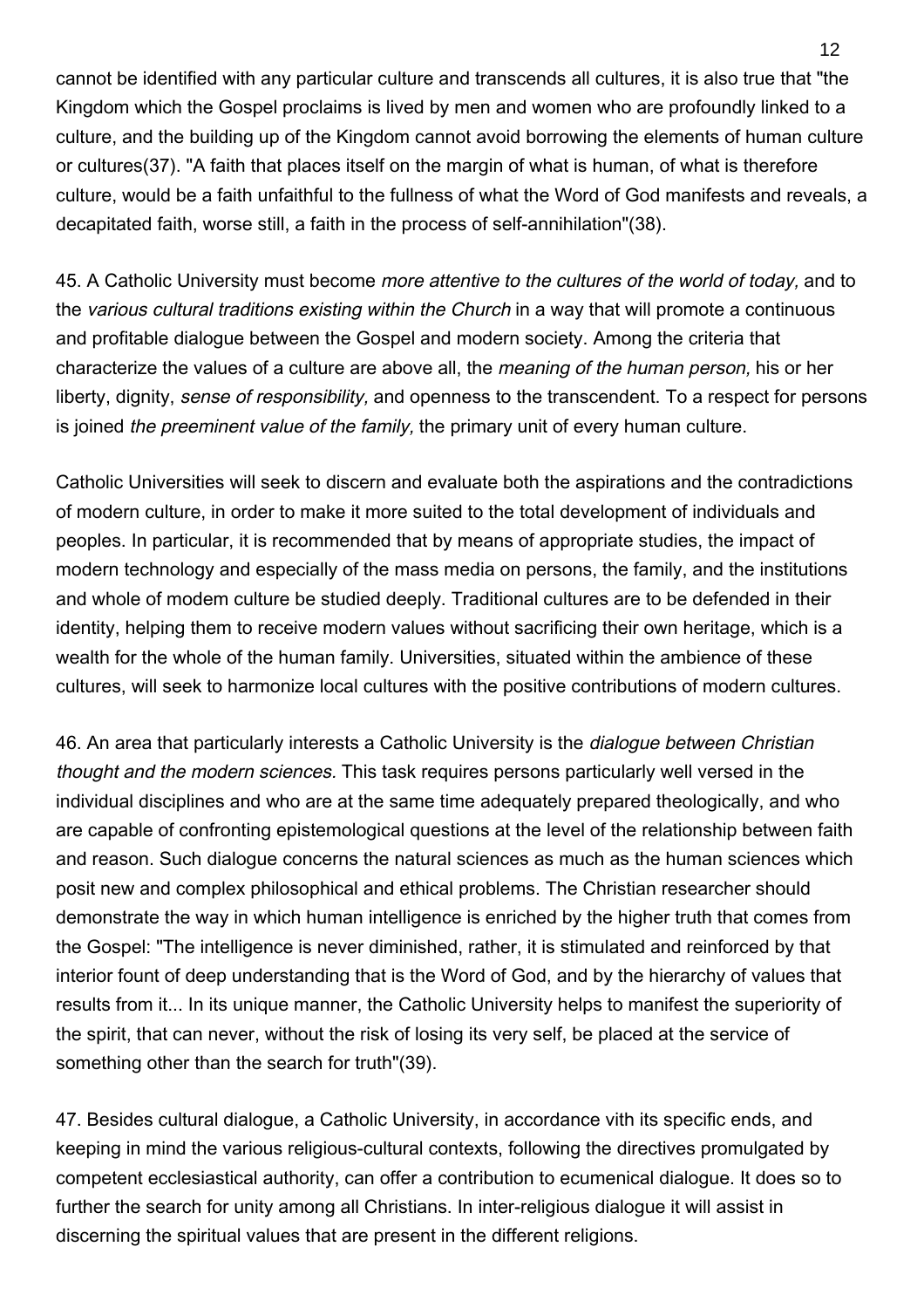### 4. Evangelization

48. The primary mission of the Church is to preach the Gospel in such a way that a relationship between faith and life is established in each individual and in the socio-cultural context in which individuals live and act and communicate with one another. Evangelization means "bringing the Good News into all the strata of humanity, and through its influence transforming humanity from within and making it new... It is a question not only of preaching the Gospel in ever wider geographic areas or to ever greater numbers of people, but also of affecting and, as it were, upsetting, through the power of the Gospel, humanity's criteria of judgment, determining values, points of interest, lines of thought, sources of inspiration and models of life, which are in contrast with the Word of God and the plan of salvation"(40).

49. By its very nature, each Catholic University makes an important contribution to the Church's work of evangelization. It is a living *institutional* witness to Christ and his message, so vitally important in cultures marked by secularism, or where Christ and his message are still virtually unknown. Moreover, all the basic academic activities of a Catholic University are connected with and in harmony with the evangelizing mission of the Church: research carried out in the light of the Christian message which puts new human discoveries at the service of individuals and society; education offered in a faith-context that forms men and women capable of rational and critical judgment and conscious of the transcendent dignity of the human person; professional training that incorporates ethical values and a sense of service to individuals and to society; the dialogue with culture that makes the faith better understood, and the theological research that translates the faith into contemporary language. "Precisely because it is more and more conscious of its salvific mission in this world, the Church wants to have these centres closely connected with it; it wants to have them present and operative in spreading the authentic message of Christ"(41).

### PART II

#### GENERAL NORMS

#### Article 1. The Nature of these General Norms

§1. These General Norms are based on, and are a further development of, the Code of Canon Law(42) and the complementary Church legislation, without prejudice to the right of the Holy See to intervene should this become necessary. They are valid for all Catholic Universities and other Catholic Institutes of Higher Studies throughout the world.

§2. The General Norms are to be applied concretely at the local and regional levels by Episcopal Conferences and other Assemblies of Catholic Hierarchy(43) in conformity with the Code of Canon Law and complementary Church legislation, taking into account the Statutes of each University or Institute and, as far as possible and appropriate, civil law. After review by the Holy See(44), these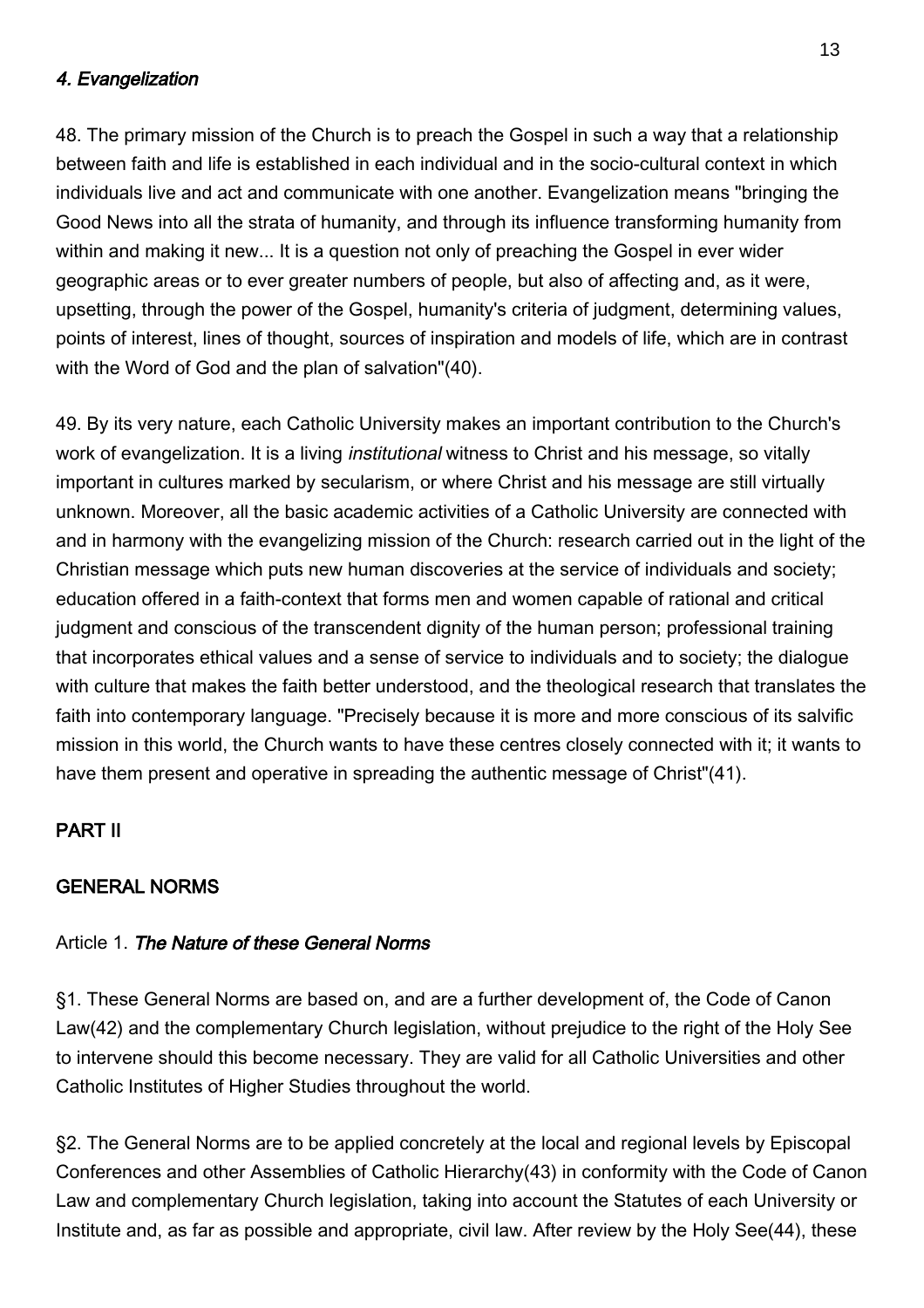local or regional "Ordinances" will be valid for all Catholic Universities and other Catholic Institutes of Higher Studies in the region, except for Ecclesiastical Universities and Faculties. These latter Institutions, including Ecclesiastical Faculties which are part of a Catholic University, are governed by the norms of the Apostolic Constitution Sapientia Christiana(45).

§3. A University established or approved by the Holy See, by an Episcopal Conference or another Assembly of Catholic Hierarchy, or by a diocesan Bishop is to incorporate these General Norms and their local and regional applications into its governing documents, and conform its existing Statutes both to the General Norms and to their applications, and submit them for approval to the competent ecclesiastical Authority. It is contemplated that other Catholic Universities, that is, those not established or approved in any of the above ways, with the agreement of the local ecclesiastical Authority, will make their own the General Norms and their local and regional applications, internalizing them into their governing documents, and, as far as possible, will conform their existing Statutes both to these General Norms and to their applications.

## Article 2. The Nature of a Catholic University

§1. A Catholic University, like every university, is a community of scholars representing various branches of human knowledge. It is dedicated to research, to teaching, and to various kinds of service in accordance with its cultural mission.

§2. A Catholic University, as Catholic, informs and carries out its research, teaching, and all other activities with Catholic ideals, principles and attitudes. It is linked with the Church either by a formal, constitutive and statutory bond or by reason of an institutional commitment made by those responsible for it.

§3. Every Catholic University is to make known its Catholic identity, either in a mission statement or in some other appropriate public document, unless authorized otherwise by the competent ecclesiastical Authority. The University, particularly through its structure and its regulations, is to provide means which will guarantee the expression and the preservation of this identity in a manner consistent with §2.

§4. Catholic teaching and discipline are to influence all university activities, while the freedom of conscience of each person is to be fully respected(46). Any official action or commitment of the University is to be in accord with its Catholic identity.

§5. A Catholic University possesses the autonomy necessary to develop its distinctive identity and pursue its proper mission. Freedom in research and teaching is recognized and respected according to the principles and methods of each individual discipline, so long as the rights of the individual and of the community are preserved within the confines of the truth and the common good(47).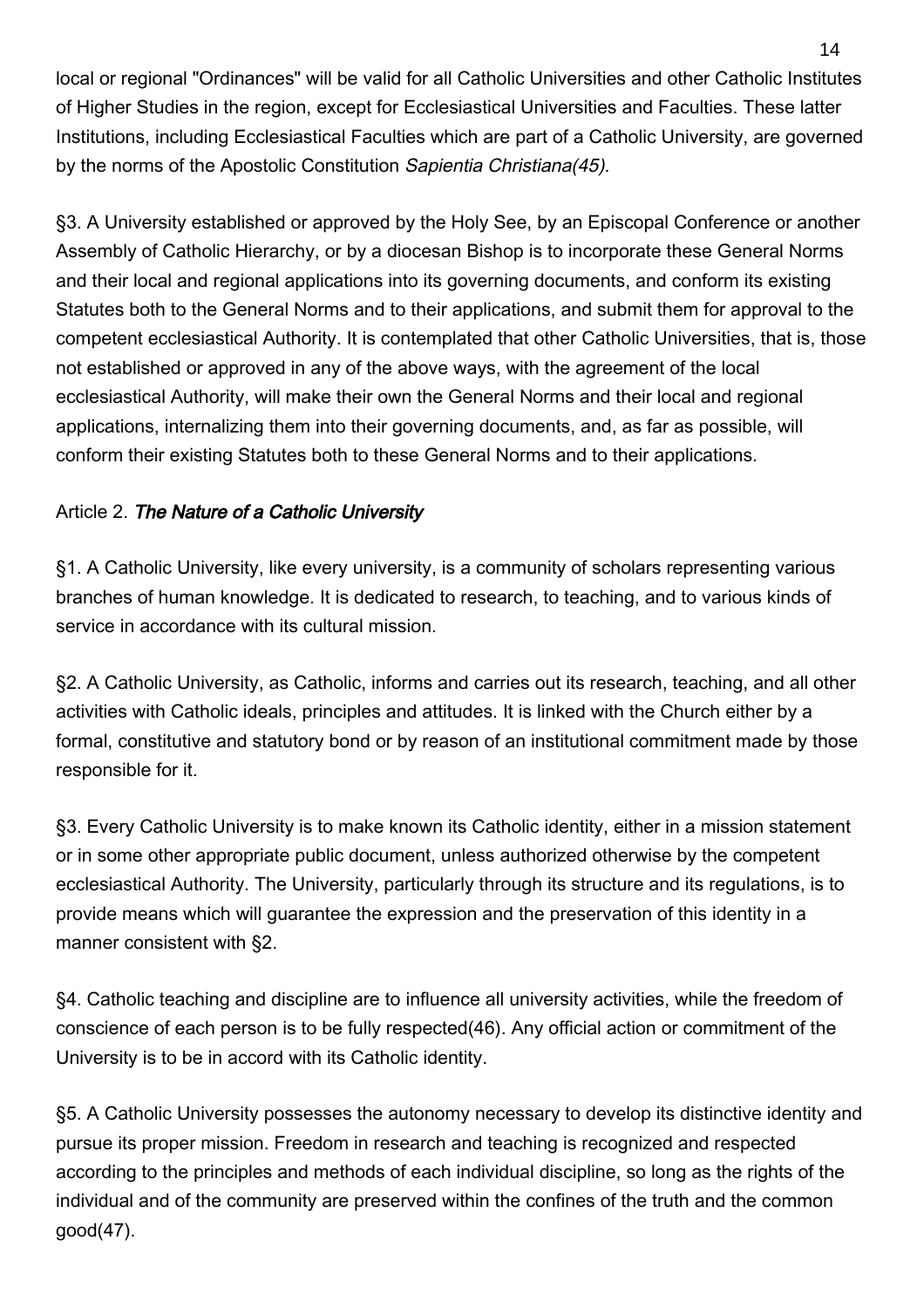### Article 3. The Establishment of a Catholic University

§1. A Catholic University may be established or approved by the Holy See, by an Episcopal Conference or another Assembly of Catholic Hierarchy, or by a diocesan Bishop.

§2. With the consent of the diocesan Bishop, a Catholic University may also be established by a Religious Institute or other public juridical person.

§3. A Catholic University may also be established by other ecclesiastical or lay persons; such a University may refer to itself as a Catholic University only with the consent of the competent ecclesiastical Authority, in accordance with the conditions upon which both parties shall agree(48).

§4. In the cases of §§ 1 and 2, the Statutes must be approved by the competent ecclesiastical Authority.

### Article 4. The University Community

§1. The responsibility for maintaining and strengthening the Catholic identity of the University rests primarily with the University itself. While this responsibility is entrusted principally to university authorities (including, when the positions exist, the Chancellor and/or a Board of Trustees or equivalent body), it is shared in varying degrees by all members of the university community, and therefore calls for the recruitment of adequate university personnel, especially teachers and administrators, who are both willing and able to promote that identity. The identity of a Catholic University is essentially linked to the quality of its teachers and to respect for Catholic doctrine. It is the responsibility of the competent Authority to watch over these two fundamental needs in accordance with what is indicated in Canon Law(49).

§2. All teachers and all administrators, at the time of their appointment, are to be informed about the Catholic identity of the Institution and its implications, and about their responsibility to promote, or at least to respect, that identity.

§3. In ways appropriate to the different academic disciplines, all Catholic teachers are to be faithful to, and all other teachers are to respect, Catholic doctrine and morals in their research and teaching. In particular, Catholic theologians, aware that they fulfil a mandate received from the Church, are to be faithful to the Magisterium of the Church as the authentic interpreter of Sacred Scripture and Sacred Tradition(50).

§4. Those university teachers and administrators who belong to other Churches, ecclesial communities, or religions, as well as those who profess no religious belief, and also all students, are to recognize and respect the distinctive Catholic identity of the University. In order not to endanger the Catholic identity of the University or Institute of Higher Studies, the number of non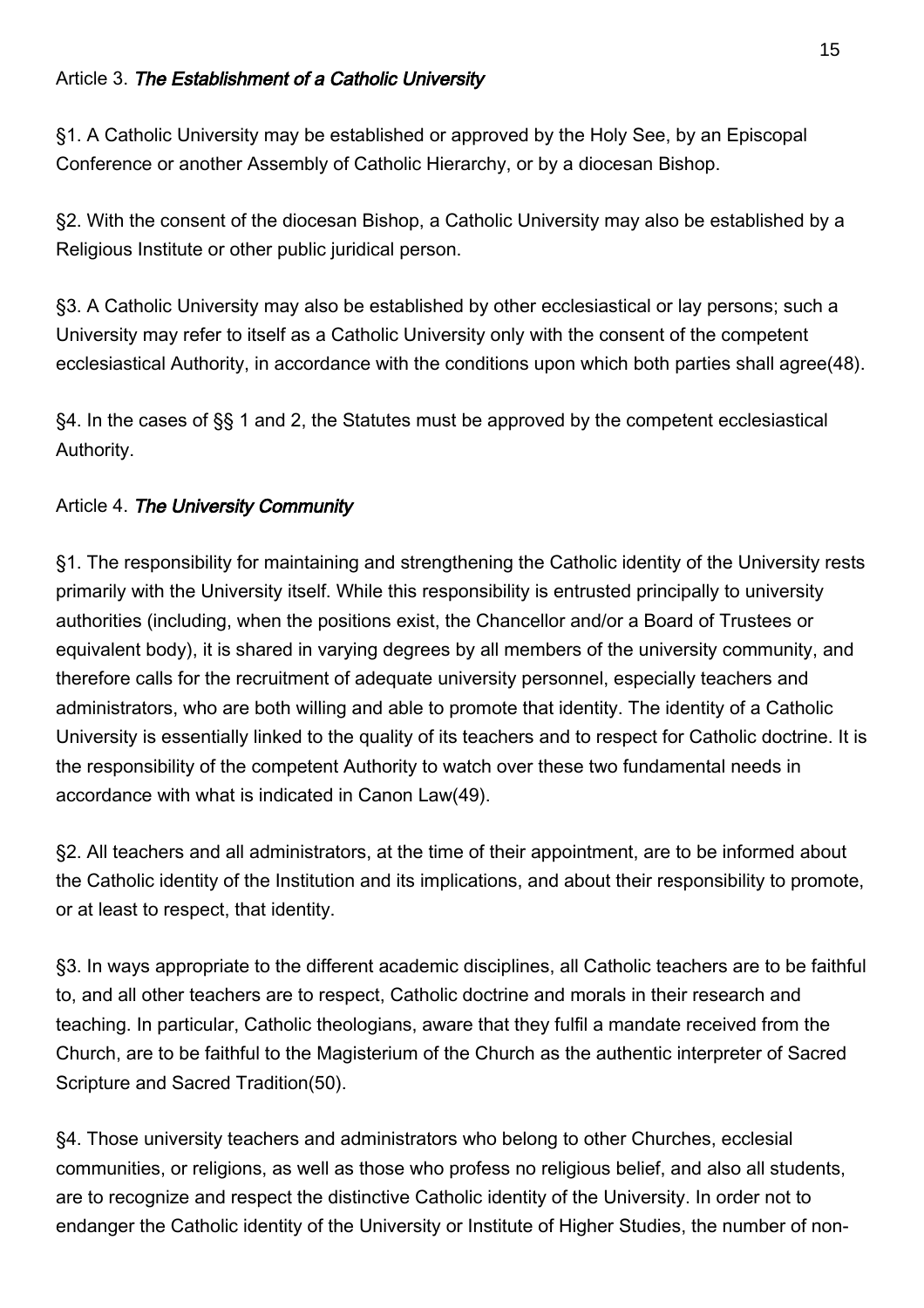Catholic teachers should not be allowed to constitute a majority within the Institution, which is and must remain Catholic.

§5. The education of students is to combine academic and professional development with formation in moral and religious principles and the social teachings of the Church; the programme of studies for each of the various professions is to include an appropriate ethical formation in that profession. Courses in Catholic doctrine are to be made available to all students(51).

# Article 5. The Catholic University within the Church

§1. Every Catholic University is to maintain communion with the universal Church and the Holy See; it is to be in close communion with the local Church and in particular with the diocesan Bishops of the region or nation in which it is located. In ways consistent with its nature as a University, a Catholic University will contribute to the Church's work of evangelization.

§2. Each Bishop has a responsibility to promote the welfare of the Catholic Universities in his diocese and has the right and duty to watch over the preservation and strengthening of their Catholic character. If problems should arise conceming this Catholic character, the local Bishop is to take the initiatives necessary to resolve the matter, working with the competent university authorities in accordance with established procedures(52) and, if necessary, with the help of the Holy See.

§3. Periodically, each Catholic University, to which Artide 3, 1 and 2 refers, is to communicate relevant information about the University and its activities to the competent ecclesiastical Authority. Other Catholic Universities are to communicate this information to the Bishop of the diocese in which the principal seat of the Institution is located.

## Article 6. Pastoral Ministry

§1. A Catholic University is to promote the pastoral care of all members of the university community, and to be especially attentive to the spiritual development of those who are Catholics. Priority is to be given to those means which will facilitate the integration of human and professional education with religious values in the light of Catholic doctrine, in order to unite intellectual learning with the religious dimension of life.

§2. A sufficient number of qualified people-priests, religious, and lay persons-are to be appointed to provide pastoral ministry for the university community, carried on in harmony and cooperation with the pastoral activities of the local Church under the guidance or with the approval of the diocesan Bishop. All members of the university community are to be invited to assist the work of pastoral ministry, and to collaborate in its activities.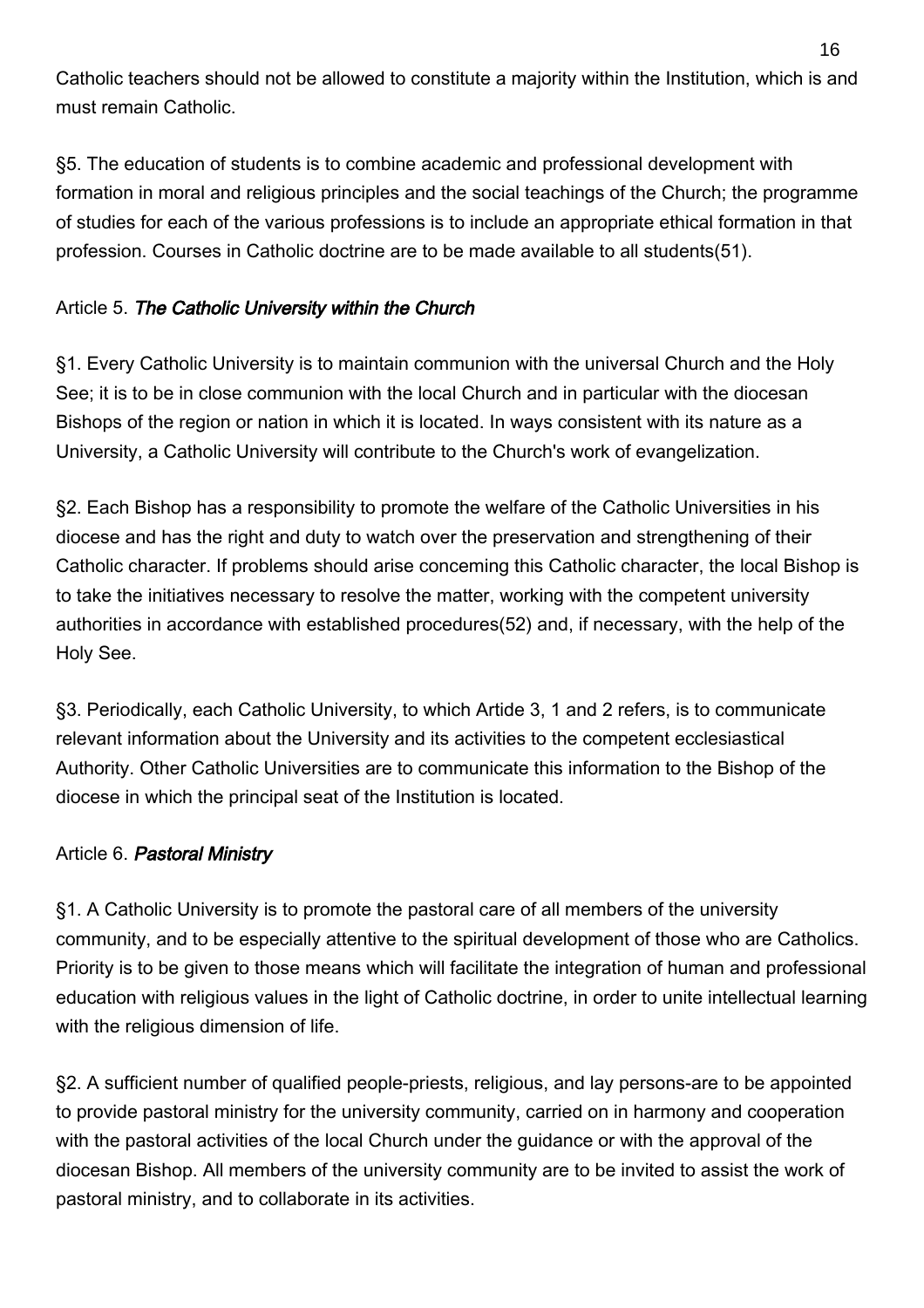### Article 7. Cooperation

§1. In order better to confront the complex problems facing modern society, and in order to strengthen the Catholic identity of the Institutions, regional, national and international cooperation is to be promoted in research, teaching, and other university activities among all Catholic Universities, induding Ecclesiastical Universities and Faculties(53). Such cooperation is also to be promoted between Catholic Universities and other Universities, and with other research and educational Institutions, both private and governmental.

§2. Catholic Universities will, when possible and in accord with Catholic principles and doctrine, cooperate with government programmes and the programmes of other national and international Organizations on behalf of justice, development and progress.

### TRANSITIONAL NORMS

Art. 8. The present Constitution will come into effect on the first day to the academic year 1991.

Art. 9. The application of the Constitution is committed to the Congregation for Catholic Education, which has the duty to promulgate the necessary directives that will serve towards that end.

Art. 10. It will be the competence of the Congregation for Catholic Education, when with the passage of time circumstances require it, to propose changes to be made in the present Constitution in order that it may be adapted continuously to the needs of Catholic Universities.

Art. 11. Any particular laws or customs presently in effect that are contrary to this Constitution are abolished. Also, any privileges granted up to this day by the Holy See whether to physical or moral persons that are contrary to this present Constitution are abolished.

### **CONCLUSION**

The mission that the Church, with great hope, entrusts to Catholic Universities holds a cultural and religious meaning of vital importance because it concerns the very future of humanity. The renewal requested of Catholic Universities will make them better able to respond to the task of bringing the message of Christ to man, to society, to the various cultures: "Every human reality, both individual and social has been liberated by Christ: persons, as well as the activities of men and women, of which culture is the highest and incarnate expression. The salvific action of the Church on cultures is achieved, first of all, by means of persons, families and educators... Jesus Christ, our Saviour, offers his light and his hope to all those who promote the sciences, the arts, letters and the numerous fields developed by modem culture. Therefore, all the sons and daughters of the Church should become aware of their mission and discover how the strength of the Gospel can penetrate and regenerate the mentalities and dominant values that inspire individual cultures, as well as the opinions and mental attitudes that are derived from it"(54).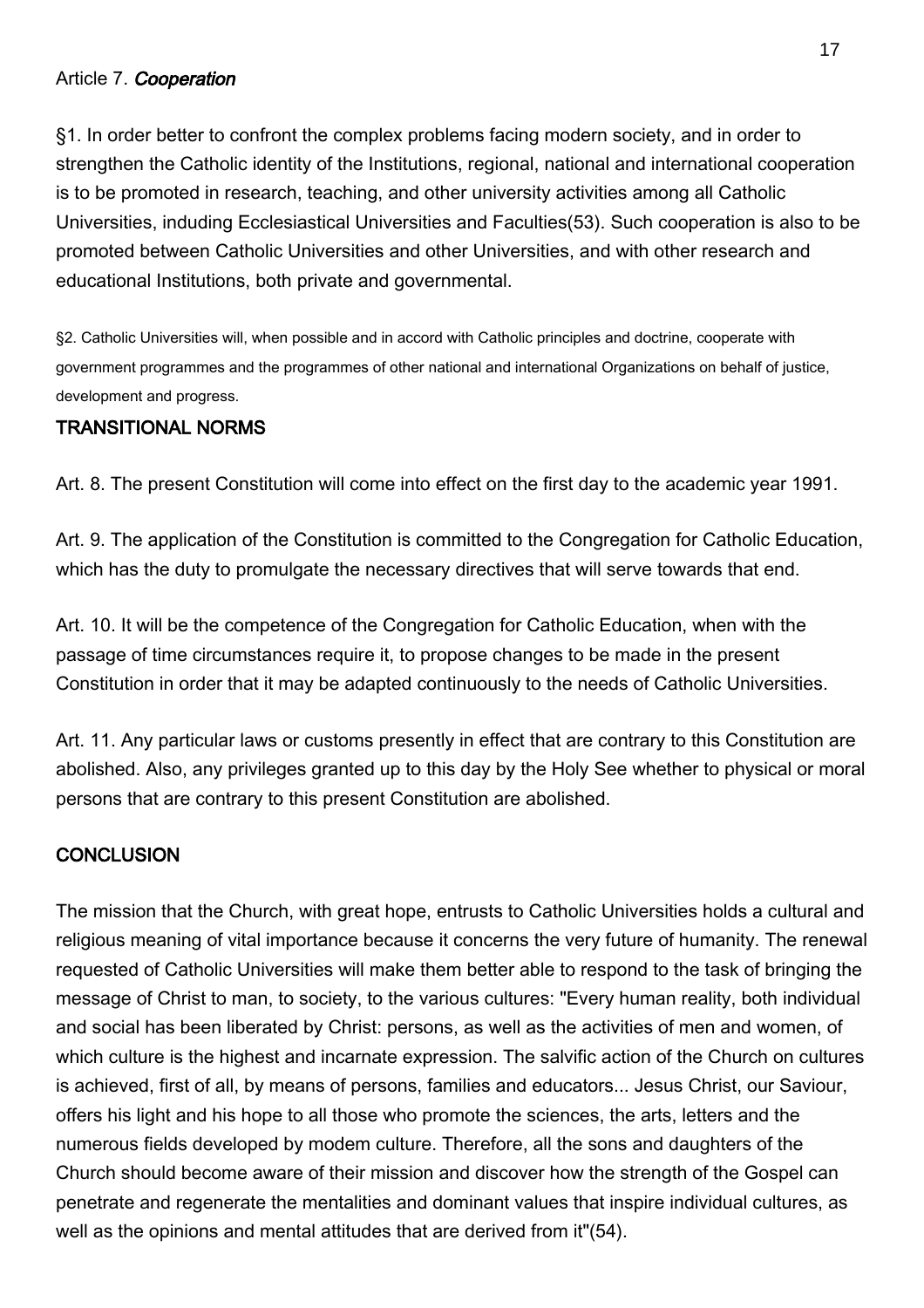It is with fervent hope that I address this Document to all the men and women engaged in various ways in the significant mission of Catholic higher education.

Beloved Brothers and Sisters, my encouragement and my trust go with you in your weighty daily task that becomes ever more important, more urgent and necessary on behalf of Evangelization for the future of culture and of all cultures. The Church and the world have great need of your witness and of your capable, free, and responsible contribution.

Given in Rome, at Saint Peter's, on 15 August, the Solemnity of the Assumption of the Blessed Virgin Mary into Heaven, in the year 1990, the twelfth of the Pontificate.

1 Cf. The letter of Pope Alexander IV to the University of Paris, 14 April 1255, Introduction: Bullarium Diplomatum..., vol. III, Turin 1858, p. 602.2 SAINT AUGUSTINE, Confes. X, xxiii, 33: "In fact, the blessed life consists in the joy that comes from the truth, since this joy comes from You who are Truth, God my light, salvation of my face, my God". PL 32, 793-794. Cf. SAINT THOMAS AQUINAS, De Malo, IX, 1: "It is actually natural to man to strive for knowledge of the truth".3 JOHN PAUL II, Discourse to the "Institut Catholique de Paris", 1 June 1980: Insegnamenti di Giovanni Paolo II, Vol. III/1 (1980), p. 1581.4 JOHN PAUL II, Discourse to the Cardinals, 10 November 1979: Insegnamenti di Giovanni Paolo II, Vol. II/2 (1979), p. 1096; cf. Discourse to UNESCO, Paris, 2 June 1980: AAS 72 (1980), pp. 735-752.5 Cf. JOHN PAUL II, Discourse to the University of Coimbra, 15 May 1982: Insegnamenti di Giovanni Paolo II, Vol. V/2 (1982), p. 1692.6 PAUL VI, Allocution to Representatives of States, 4 October 1965: Insegnamenti di Paolo VI, Vol. III (1965), p. 508.7 JOHN HENRY CARDINAL NEWMAN, The Idea of a University, London, Longmans, Green and Company, 1931, p. XI.8 Jn 14:6.9 Cf. SAINT AUGUSTINE, Serm. 43, 9: PL 38, 258, Cf. also SAINT ANSELM, Proslogion, chap. I: PL 158, 227.10 Cf. JOHN PAUL II, Allocution to the International Congress on Catholic Universities, 25 April 1989, n. 3: AAS 18 (1989), p. 1218.11 JOHN PAUL II, Apostolic Constitution Sapientia Christiana concerning the Ecclesiastical Universities and Faculties, 15 April 1979: AAS 71 (1979), pp. 469-521.12 VATICAN COUNCIL II, Declaration on Catholic Education Gravissimum Educationis, n. 10: AAS 58 (1966), p. 737.13 Mt 13:52.14 Cf. The Magna Carta of the European Universities, Bologna, Italy, 18 September 1988, "Fundamental Principles".15 Cf. VATICAN COUNCIL II, Pastoral Constitution on the Church in the Modern World Gaudium et Spes, n. 59: AAS 58 (1966), p. 1080; Declaration on Catholic Education Gravissimum Educationis, n. 10: AAS 58 (1966), p. 737. "Institutional autonomy" means that the governance of an academic institution is and remains internal to the institution; "academic freedom" is the guarantee given to those involved in teaching and research that, within their specific specialized branch of knowledge, and according to the methods proper to that specific area, they may search for the truth wherever analysis and evidence leads them, and may teach and publish the results of this search, keeping in mind the cited criteria, that is, safeguarding the rights of the individual and of society within the confines of the truth and the common good.16 There is a two-fold notion of *culture* used in this document: the *humanistic* and the *socio-historical*. "The word 'culture' in its general sense indicates all those factors by which man refines and unfolds his manifold spiritual and bodily qualities. It means his effort to bring the world itself under his control by his knowledge and his labor. It includes the fact that by improving customs and institutions he renders social life more human both within the family and in the civic community. Finally, it is a feature of culture that throughout the course of time man expresses, communicates, and conserves in his works great spiritual experiences and desires, so that these may be of advantage to the progress of many, even of the whole human family.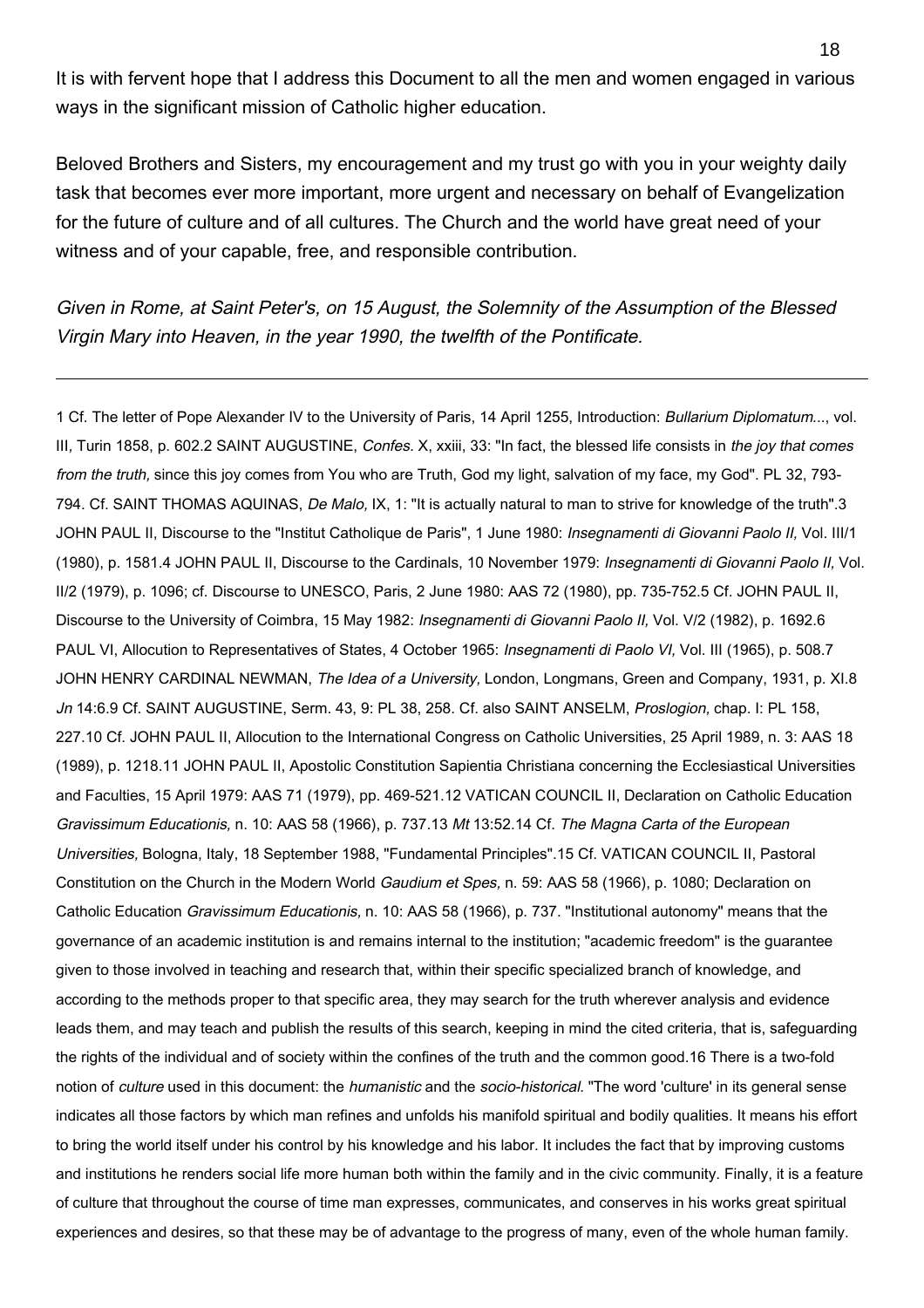Hence it follows that human culture necessarily has a historical and social aspect and that the word 'culture' often takes on a sociological and ethnological sense". VATICAN COUNCIL II, Pastoral Constitution on the Church in the Modern World Gaudium et Spes, n. 53: AAS 58 (1966), p. 1075.17 L'Université Catholique dans le monde moderne. Document final du 2ème Congrès des Délégués des Universités Catholiques, Rome, 20-29 November 1972, § 1.18 Ibid.19 JOHN PAUL II, Allocution to the International Congress on Catholic Universities, 25 Aprii 1989, n. 4: AAS 81 (1989), p. 1219. Cf. also VATICAN COUNCIL II, Pastoral Constitution on the Church in the Modern World Gaudium et Spes, n. 61: AAS 58 (1966), pp. 1081-1082. Cardinal Newman observes that a University "professes to assign to each study which it receives, its proper place and its just boundaries; to define the rights, to establish the mutual relations and to effect the intercommunion of one and all". (Op. cit., p. 457).20 VATICAN COUNCIL II, Pastoral Constitution on the Church in the Modern World Gaudium et Spes, n. 36: AAS 58 (1966), p. 1054. To a group of scientists I pointed out that "while reason and faith surely represent two distinct orders of knowledge, each autonomous with regard to its own methods, the two must finally converge in the discovery of a single whole reality which has its origin in God". (JOHN PAUL II, Address at the Meeting on Galileo, 9 May 1983, n. 3: AAS 75 [1983], p. 690).21 JOHN PAUL II, Address at UNESCO, 2 June 1980, n. 22: AAS 72 (1980), p. 750. The last part of the quotation uses words directed to the Pontifical Academy of Sciences, 10 November 1979: Insegnamenti di Giovanni Paolo II, Vol. II/2 (1979), p. 1109.22 Cf. VATICAN COUNCIL II, Declaration on Catholic Education Gravissimum Educationis, n. 10: AAS 58 (1966), p. 737.23 VATICAN COUNCIL II, Pastoral Constitution on the Church in the Modern World Gaudium et Spes, n. 59: AAS 58 (1966), p. 1080. Cardinal Newman describes the ideal to be sought in this way: "A habit of mind is formed which lasts through life, of which the attributes are freedom, equitableness, calmness, moderation and wisdom". (Op. cit., pp. 101-102).24 JOHN PAUL II, Post-Synodal Apostolic Exhortation Christifideles Laici, 30 December 1988, n. 44: AAS 81 (1989), p. 479.25 VATICAN COUNCIL II, Dogmatic Constitution on the Church Lumen Gentium, n. 31: AAS 57 (1965), pp. 37-38. Cf. Decree on the Apostolate of the Laity Apostolicam Actuositatem, passim: AAS 58 (1966), pp. 837ff. Cf. also Gaudium et Spes, n. 43: AAS 58 (1966), pp. 1061-1064.26 Cf. VATICAN COUNCIL II, Declaration on Religious Liberty Dignitatis Humanae, n. 2: AAS 58 (1966), pp. 930-931.27 JOHN PAUL II, Address to Leaders of Catholic Higher Education, Xavier University of Louisiana, U.S.A., 12 September 1987, n. 4: AAS 80 (1988), p. 764.28 VATICAN COUNCIL II, Pastoral Constitution on the Church in the Modern World Gaudium et Spes, n. 59: AAS 58 (1966), p. 1080.29 Cf. VATICAN COUNCIL II, Dogmatic Constitution on Divine Revelation Dei Verbum, nn. 8-10: AAS 58 (1966), pp. 820-822.30 Cf. VATICAN COUNCIL II, Dogmatic Constitution on the Church Lumen Gentium, n. 25: AAS 57 (1965), pp. 29-31.31 Cf. "Instruction on the Ecclesial Vocation of the Theologian" of the Congregation for the Doctrine of the Faith of 24 May 1990.32 Cf. JOHN PAUL II, Encyclical Letter Sollicitudo Rei Socialis,nn. 27-34: AAS 80 (1988), pp. 547-560.33 PAUL VI, Encyclical Letter Populorum Progressio, n. 1: AAS 59(1967), p. 257.34 "Therefore, in that there has been a pleasing multiplication of centres of higher learning, it has become apparent that it would be opportune for the faculty and the alumni to unite in common association which, working in reciprocal understanding and close collaboration, and based upon the authority of the Supreme Pontiff, as father and universal doctor, they might more efficaciously spread and extend the light of Christ". (Plus XII, Apostolic Letter Catholicas Studiorum Universitates, with which The International Federation of Catholic Universities was established: AAS 42 [1950], p. 386).35 The Code of Canon Law indicates the general responsibility of the Bishop toward university students: "The diocesan bishop is to have serious pastoral concern for students by erecting a parish for them or by assigning priests for this purpose on a stable basis; he is also to provide for Catholic university centers at universities, even non-Catholic ones, to give assistance, especially spiritual to young people". (CIC, can. 813).36 "Living in various circumstances during the course of time, the Church, too, has used in her preaching the discoveries of different cultures to spread and explain the message of Christ to all nations, to probe it and more deeply

19